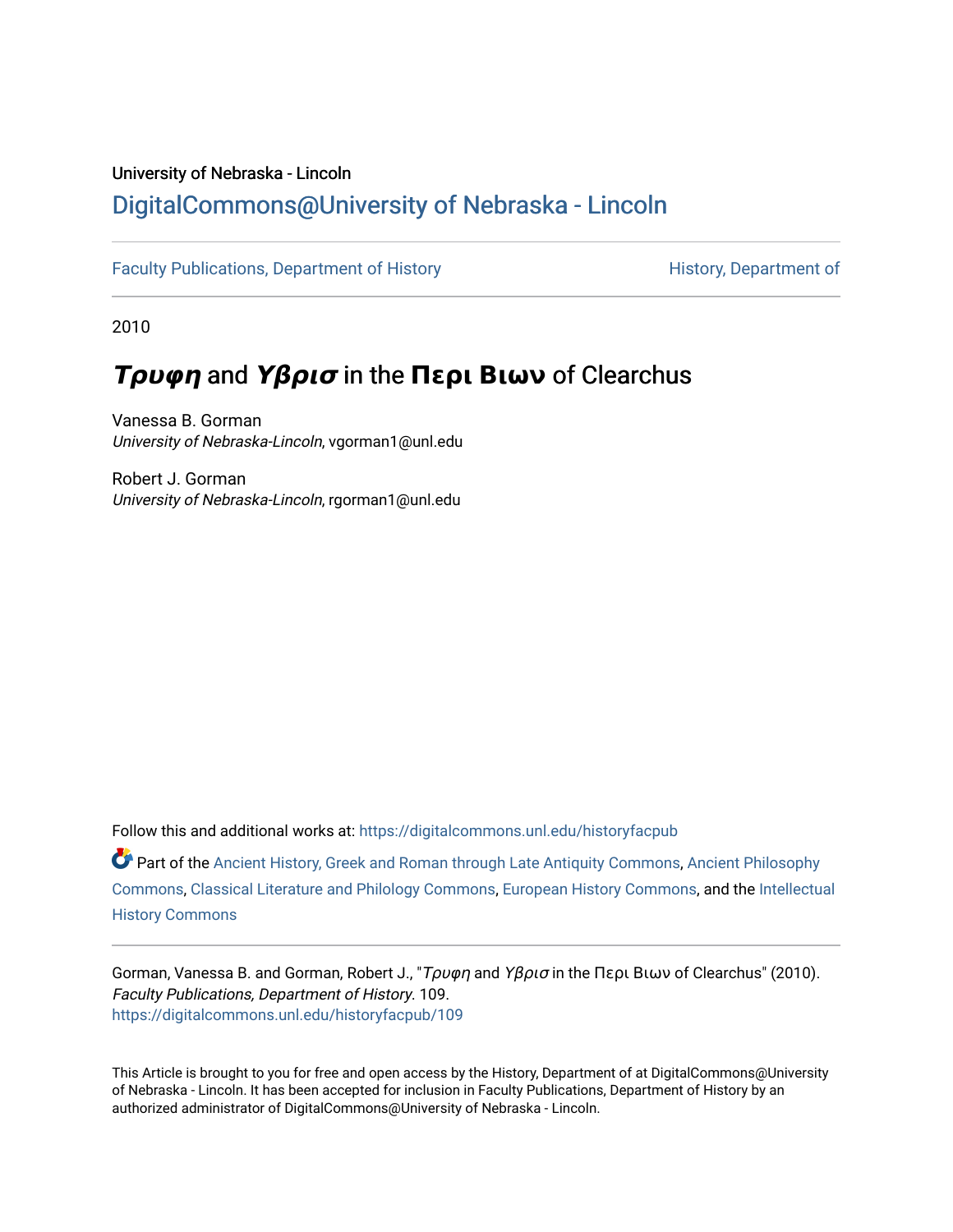| Philologus | 154 | 2010 |  | 187-208 |
|------------|-----|------|--|---------|
|------------|-----|------|--|---------|

#### Robert J. Gorman and Vanessa B. Gorman

#### *TPYOH* AND *YBPIE* IN THE HEPI BIQN OF CLEARCHUS

Recent discussions of the fragments of the Περὶ Βίων have seen the concept of pernicious luxury as a key to understanding aspects of this work of Clearchus1. In particular, it is thought that Clearchus reflects a moralizing historiographical schema according to which wealth leads to an effeminate luxury  $(\text{row}(\hat{\eta}))$ , eventually producing satiety (κόρος), which in turn provokes the afflicted to violence (ΰβρις), ultimately bringing the subject's destruction2. We maintain, in contrast, that it is anachronistic to attribute this pattern of thought to Clearchus, and further, that the state of the evidence does not permit us to establish that the idea of pernicious luxury was in any way important to the organization of the  $\Pi$ ε $\varrho$ ί Βίων.

All texts pertaining to the representation of  $\tau \rho \psi$  in the Heol Bíov come to us through Athenaeus. Anyone trying to investigate prose fragments in the *Deipnosophistae* must face the task of disentangling the material ascribable to the original author from Athenaeus' own contributions3. In the case of the Clearchus fragments, it is possible to identify certain parts of the relevant texts as Athenaean with a reasonable degree of probability.

In a recent study, we have pointed out certain turns of phrase which are not at all likely to be original to the cited authority, but which represent rather a later layer of the transmission<sup>4</sup>. What is of greatest relevance for our argument here is not so much the particular phraseology identified as non-original, but the observation that, as one

<sup>&</sup>lt;sup>1</sup> Bollansée (2008) 405 notes that 'the single recurring theme in the fragments is the concept of  $T_V$ which we encounter either by itself, or in close combination with its seemingly inevitable corollary,  $\mathfrak{ib}\rho\mathfrak{ic}\zeta$ , in no less than 22 of the 26 surviving fragments'.

<sup>2</sup> Tsitsiridis (2008) 70–1 states: 'Das ideologische Erklärungsmotiv ist durchsichtig. Es handelt sich … um die verweichlichende, unhellenische Truphe, die sowohl für Einzelpersonen als auch für Völker verhängnisvoll sein kann. Es ist wichtig für das Verständnis des Werkes, sich das erklärende Schema vor Augen zu halten: Überdruss und Glück führen mächtige Menschen und reiche Völker zur Hybris, und diese wiederum führt unvermeidlich zum Verderben'. The schema as here described has obvious inconsistencies. In particular, a life of luxury leads both to softness and acts of  $\vartheta$  $\varphi$ , although the two would seem incompatible. Nonetheless, the pattern is generally accepted by the scholarship without qualm: for example, Nenci (1989) relies on it to identify a new fragment of Clearchus, while Bollansée (2008) sees no problem in finding 'an inseparable bond between τρυφή and ύβρις' (408). We will take a closer look at this question below.

<sup>3</sup> Lenfant (2007) warns that 'une grande prudence' is necessary when dealing with fragments drawn from Book 12's discussion of tovan. Other studies explicating the hazards involved in interpreting prose fragments from the *Deipnosophistae* are Pelling (2000) and Ambaglio (1990).

<sup>4</sup> Gorman and Gorman (2007).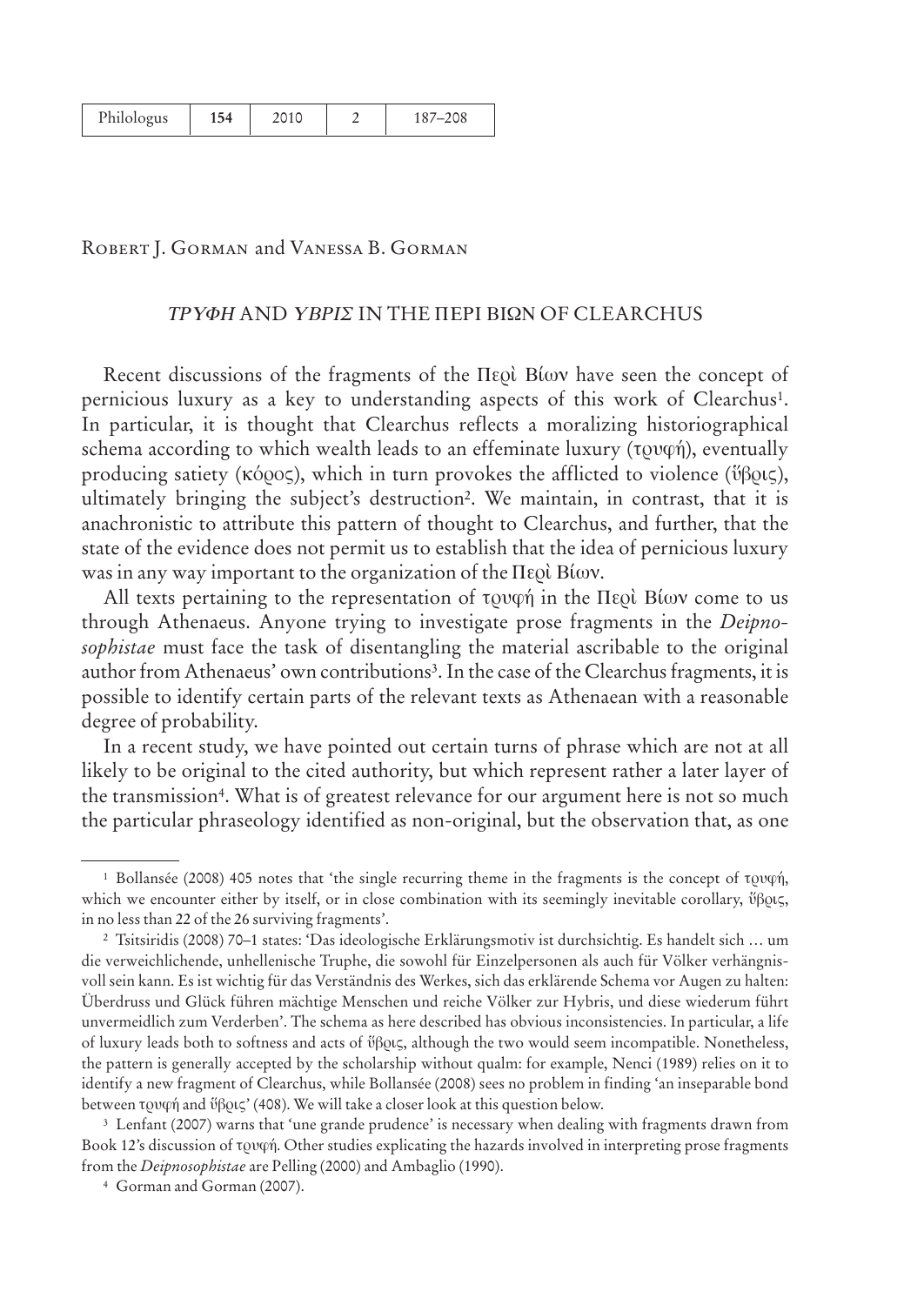might expect, this later material is most often found in sentences introducing an authority's evidence or in sentences forming a transition between material drawn from two parts of an original. As an illustration, we may look at an expression which one may confidently suppose is not original to the sources cited: έξοκέλλειν (completed by  $\epsilon i \zeta \tau$  to ray or a similar moral term), meaning 'to run aground on' a given vice5. Every occurrence of this phrase is in a position which is clearly introductory or transitional in the sense we have indicated<sup>6</sup>. For example, after a lengthy discussion of the lifestyle of the Sybarites, Athenaeus introduces, at 522a, the subject of luxury among their conquerors<sup>7</sup>:

> καί Κροτωνιάται δ', ώς φησι Τίμαιος, μετά το έξελεϊν Συβαρίτας έξώκειλαν είς τρυφήν·

The Crotoniates, too, as Timaeus says, after capturing the Sybarites, ran aground on *truph*<sup> $\bar{e}$ 8.</sup>

The transitional function is in evidence at 521c: we are first told (521b) that Phylarchus 'in the twenty-fifth book of his *Histories*' discussed Syracusan sumptuary laws. Then, by way of contrast, come Sybarite laws promoting luxury:  $\Sigma \nu \beta \alpha \rho \tilde{\iota} \tau \alpha \iota$ , φησίν, εξοκείλαντες είς τρυφην έγραψαν νόμον (The Sybarites, he says, running aground on *truphe*, wrote a law ...', 521c). Note that the presence of φησίν makes it clear that Athenaeus is still relying on the authority of Phylarchus' *Histories.* However, because the phrasing shows that the juncture between the two passages was made by Athenaeus, we cannot be sure whether the Syracusan and Sybarite vóµot were in fact compared in the original. A few lines later, Athenaeus turns from the subject of Sybarite extravagance at table to the murder by the Sybarites of thirty

<sup>5</sup> In Athenaeus, this expression occurs in eight 'fragments' from four (or five) different authors. Yet a comparison to the diachronic data establishes that a securely datable parallel for the metaphorical usage of εξοκέλλειν είς τρυφήν vel sim. does not occur before Philo in the first century CE. These two facts, taken together, make it very difficult to see this phrase as anything other than a later addition to the sources, perhaps by Athenaeus himself. For the detailed argument, see Gorman and Gorman (2007) 41–4. In a study of the 'topographical' aspect of Athenaeus' composition, Wilkins (2008) argues that the sources of the *Deipnosophistae* are sometimes 'reshaped for "navigational purposes."' (149). Of particular interest is his observation that '[t]he shipwreck of a city or people through its wealth and extravagance is the most striking application of the navigational metaphor' in Athenaeus (149). These comments give us further reason for confidence that the 'run aground on' metaphor was not original to the various fragments in which it occurs.

<sup>6</sup> We recognize that these terms are not completely satisfactory; any of the introductory sentences we examine is also transitional in that it changes the focus from one example of decadence to another. Similarly, it is often the case that we are not in a position to tell whether a transitional sentence links two parts of the same work, or if Athenaeus has rather turned to another source.

<sup>7</sup> The other cases of an introductory use are 12. 523c, where the topic of the people of Siris is raised after a treatment of the Iberians and the Massiliotes; 12. 526a, Colophonians after the Samians; 12. 528a–b, the Capuans after the Arycandes of Lycia; 12. 543a, Lucullus after Demetrius of Phaleron. 4. 141f probably also belongs on this list: although it continues a discussion of Spartan customs, it introduces the evidence of Phylarchus after that of Demetrius of Scepsis.

<sup>&</sup>lt;sup>8</sup> We prefer to leave to von untranslated; the usual rendering as 'luxury' misses completely the sense of subjective willfulness which we feel is demonstrably central to the word's meaning.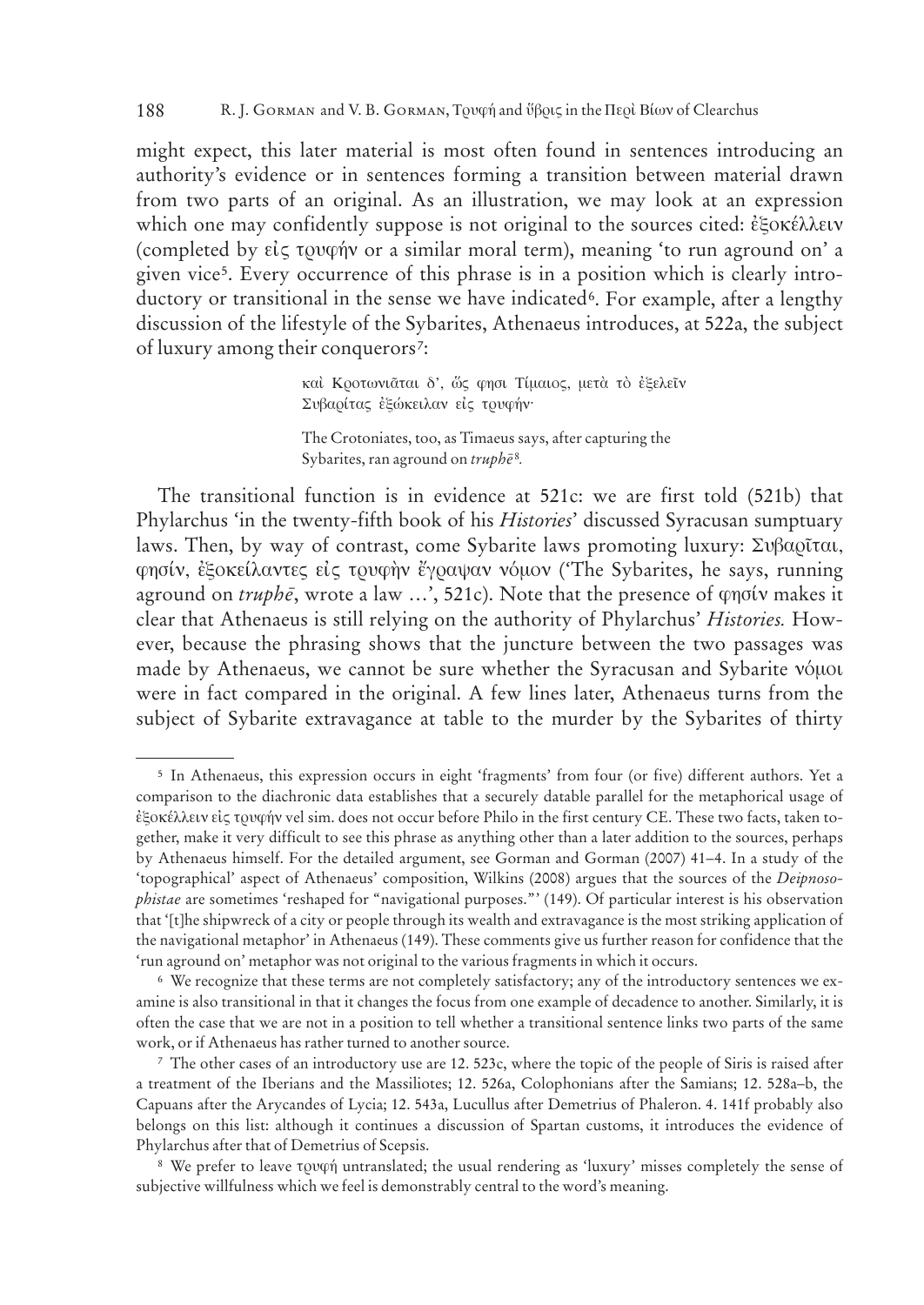ambassadors from Croton. Once more, the author effects the transition with the familiar expression: πάνυ οὖν εξοκείλαντες εἰς ὕβοιν ('running thoroughly aground on *hybris* …', 521d). This time, the text gives no indication that Athenaeus is still drawing from Phylarchus, and so the source of the subsequent discussion of Sybarite atrocities remains in doubt.

From these few examples, it is apparent that when trying to recover prose fragments from Athenaeus and to evaluate their content, we would be well advised to display extra caution when dealing with the words with which Athenaeus introduces the evidence of a source. The Athenaean material in such passages is not necessarily limited to the announcement of author and work, but may also include, for example, attributions of theme which may not be in harmony with the original. Timaeus, for instance, may not have been interested in any moral implication when he described the extravagant dress of the Crotoniate archon. However, if we mistakenly take Athenaeus' Κροτωνιᾶται ... εξώκειλαν είς τρυφήν for words of the historian, we thereby reconstitute a fragment in which Timaeus illustrates the moral decline of Croton, and we present a possibly misleading picture of the historian's interests.

By the same token, transitional wording must be scrutinized for both themes and diction which can be more plausibly attributed to Athenaeus than to his source. This particular task is more complicated, since transitions within a section of the *Deipnosophistae* are usually harder to identify than its external boundaries. Many sections will have to be analyzed carefully to establish their internal structure, and informed opinion will often differ about details. Nonetheless, some sutures are obvious: in 521c, haute cuisine and the slaughter of diplomats cannot without further explanation belong together, and we would be able to recognize the seam between these passages, even if Athenaeus had not stitched it together with his tell-tale εξοκείλαντες είς ύβοιν.

If we turn now to those fragments of Clearchus' Περὶ Βίων in which the relevant concept of pernicious luxury is thought to play an important part, we will see that almost all the best evidence for this view comes from the kind of introductory or transitional passages which we have discussed. We may conveniently start with F 48 Wehrli, since it presents us with both an introductory statement and an internal transition which are not as likely to reproduce closely Clearchus' wording as that of Athenaeus (or an intermediary). In this passage, the authority of the  $\Pi$ ερί Βίων is invoked to demonstrate the luxury of the people of Tarentum:

> Ταρεντίνους δέ φησι Κλέαρχος έν τετάρτω Βίων άλκην και δύναμιν κτησαμένους είς τοσούτο τρυφής προελθεϊν ώστε τόν όλον χρώτα παραλεαίνεσθαι και της ψιλώσεως ταύτης τοις λοιποΐς κατάρξαι. έφόρουν δέ, φησίν, και παρυφίδα διαφανή πάντες, οίς νῦν ὁ τῶν γυναικῶν ἀβρύνεται βίος. (12.522d)

Clearchus says in the fourth book of his *Lives* that after the Tarentines acquired strength and power they advanced to such an extent of *truph*  $\bar{e}$  that they would smooth their whole skin and started this custom of depilation for the remaining peoples. He said all the men wore a transparent cloak with a purple border, by which today the life of women is accoutered.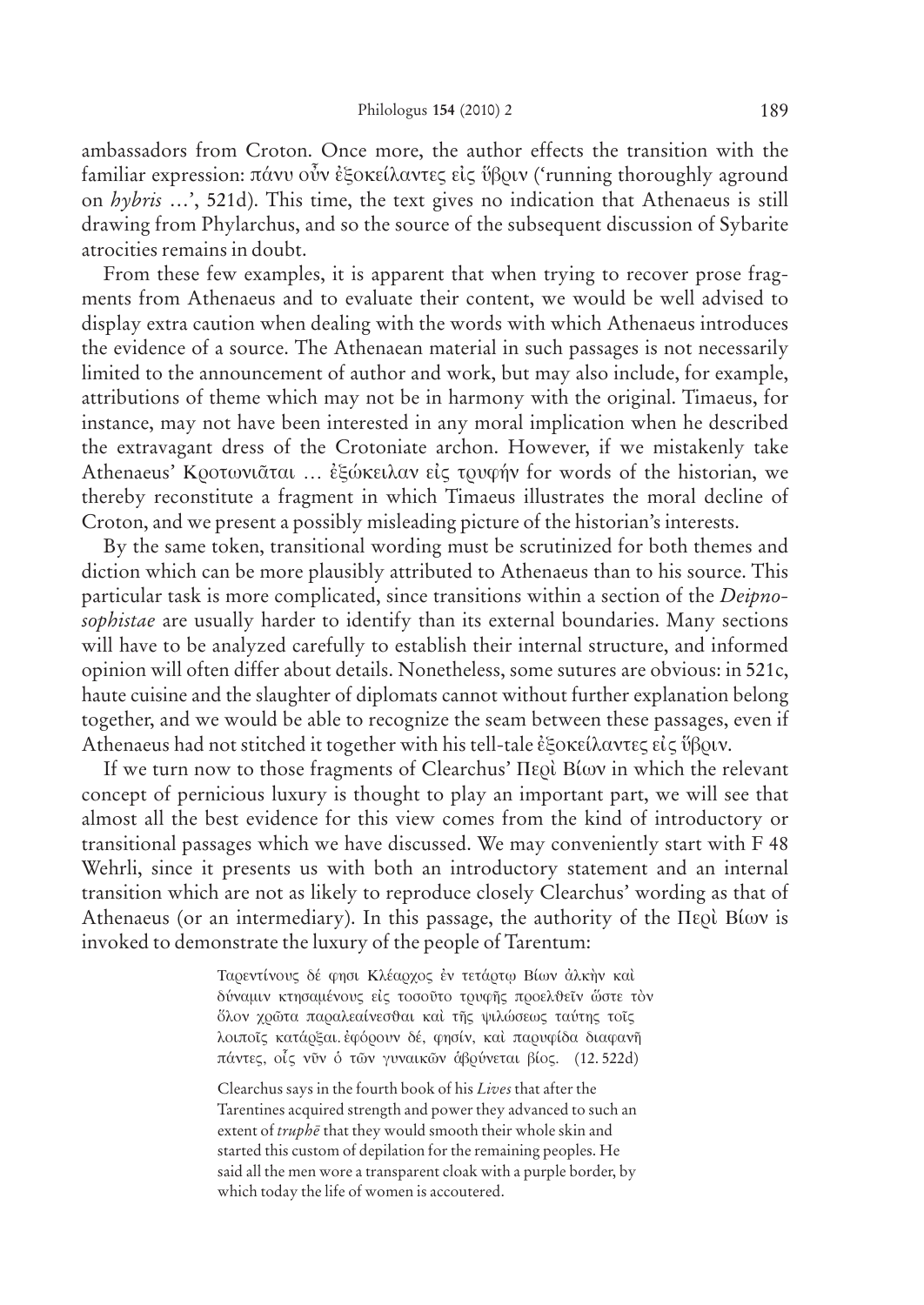#### 190 R. J. GORMAN and V. B. GORMAN, Τρυφή and ύβρις in the Περὶ Βίων of Clearchus

The formal structure of this sentence is noteworthy: a verb of motion controlling a preposition of goal or limit with a neuter demonstrative to which is subordinated a genitive of a noun indicating a vice; upon this construction is dependent a final clause setting forth details of the moral failing. This pattern appears several times in passages of the *Deipnosophistae* where Clearchus is cited, and we might conclude that it was a turn of phrase favored by that author<sup>9</sup>. However, if we look further, we find a number of other instances of this sentence pattern serving as introductions or transitions. For example, at 12. 514e, Athenaeus begins: Χάρης δ' ο Μιτυληναΐος έν τῆ πέμπτη τῶν περὶ 'Αλέξανδρον 'Ιστοριῶν εἰς τοῦτο, φησίν, ἧκον τρυφῆς οἱ τῶν Περσῶν basileîv wçste … ('Chares of Mitylene in the fifth book of his *History of Alexander* says that the Kings of the Persians arrived at such an extent of *truphe* that ...'). Likewise, at 12. 515d,  $\Lambda v$ δοὶ δὲ εἰς τοσοῦτον ἦλθον τρυφῆς ὡς ..., ὡς ἱστορεῖ Ξάνθος o™ Ludóv ('The Lydians went to such an extent of *truphe¯* that …, as Xanthus the Lydian relates'.)<sup>10</sup>. Thus, the suspicion arises that the  $\epsilon i \zeta$  τοσοῦτο τρυφῆς προελθεῖν ώστε of F 48 is drawn from Athenaeus' repertoire of stock phrases for organizing his presentation of moral *exempla*<sup>11</sup>*.*

Further consideration of the vocabulary of the sentence in question gives us more reason to doubt that it closely reproduces the words of Clearchus. Although λεαίνω meaning 'make smooth' appears from Homer on, the word (with or without a prefix) meaning 'remove hair' or 'shave' is quite rare and relatively late. In texts with direct transmissions, there is only a handful of examples, with the earliest coming from Diodorus Siculus in the first century BCE, followed by Lucian and Pseudo-Lucian12. It is noteworthy that each of these authors felt the need to make the unusual meaning

<sup>9</sup> In addition to F 48, the construction also occurs at F 46 and F 61, as well as at Athen. 12. 523a, where Nenci (1989) posits a previously overlooked fragment.

<sup>&</sup>lt;sup>10</sup> Other examples include, 4. 167e (είς τοσοῦτον δ' ἀσωτίας ἐληλύθει καὶ Δημήτριος ... ὥς φησιν ¿Hgäsandrov, wçste …, 'Demetrius too … went to such an extent of prodigality, as Hegesander says, … that ...'); 12. 520c (on the extent of Sybarite *truphe*, apparently on the authority of Aristotle); and 12. 528b–c (on the hardihood of the people of Petelia, on the authority of Polybius).

<sup>&</sup>lt;sup>11</sup> In addition to the έξοκέλλειν phrase noted above, another obvious member of this stock is the adjective διαβόητος governing επί plus the dative of a moral term, meaning 'famous for x'. That Athenaeus found this expression useful for introducing citations is clear. At 11. 509d it serves to announce the topic of Book 12 as a whole: εξῆς δὲ εροῦμεν περὶ τῶν ἐπὶ τρυφῆ διαβοήτων γενομένων ('Next we will speak about people who became famous for *truphe¯* '.). At 12. 513e–f, it introduces the *truphe¯* of the Persians; at 12. 518c, the *truphe¯* of the Sicilian diet on the authority of Clearchus; at 12. 543b, Rutilius on the *truphe¯* and softness of Sittius; and, in the same context, the *truphe* of Pausanias and Lysander on the authority of σχεδὸν πάντες.

<sup>&</sup>lt;sup>12</sup> D. S. 5. 28. 3, τὰ δὲ γένεια τινὲς μὲν ξυρῶνται, τινὲς δὲ μετρίως υποτρέφουσιν· οί δ' εὐφενεῖς τὰς μέν παρειάς άπολειαίνουσι, τὰς δ' ύπήνας ἀνειμένας ἐῶσιν ('Some shave their chins, others grow them out moderately; the nobles shave off their cheeks, but let their moustaches alone'.). The other relevant passages are Plutarch *De Iside* 352d 10, *De defectu orac.* 410d 5; Lucian *Adv. indoct. et lib. em.* 23. 17; Pseudo-Lucian *Cynicus* 19.16. The usage occurs three times in the fragments of Theopompus and once in a fragment of Polybius, but all are transmitted through Athenaeus and must be set aside for the purposes of our argument. Similarly, an occurrence in Nicolaus of Damascus comes through the Byzantine Extracts, and a possible example from Musonius is preserved by Stobaeus.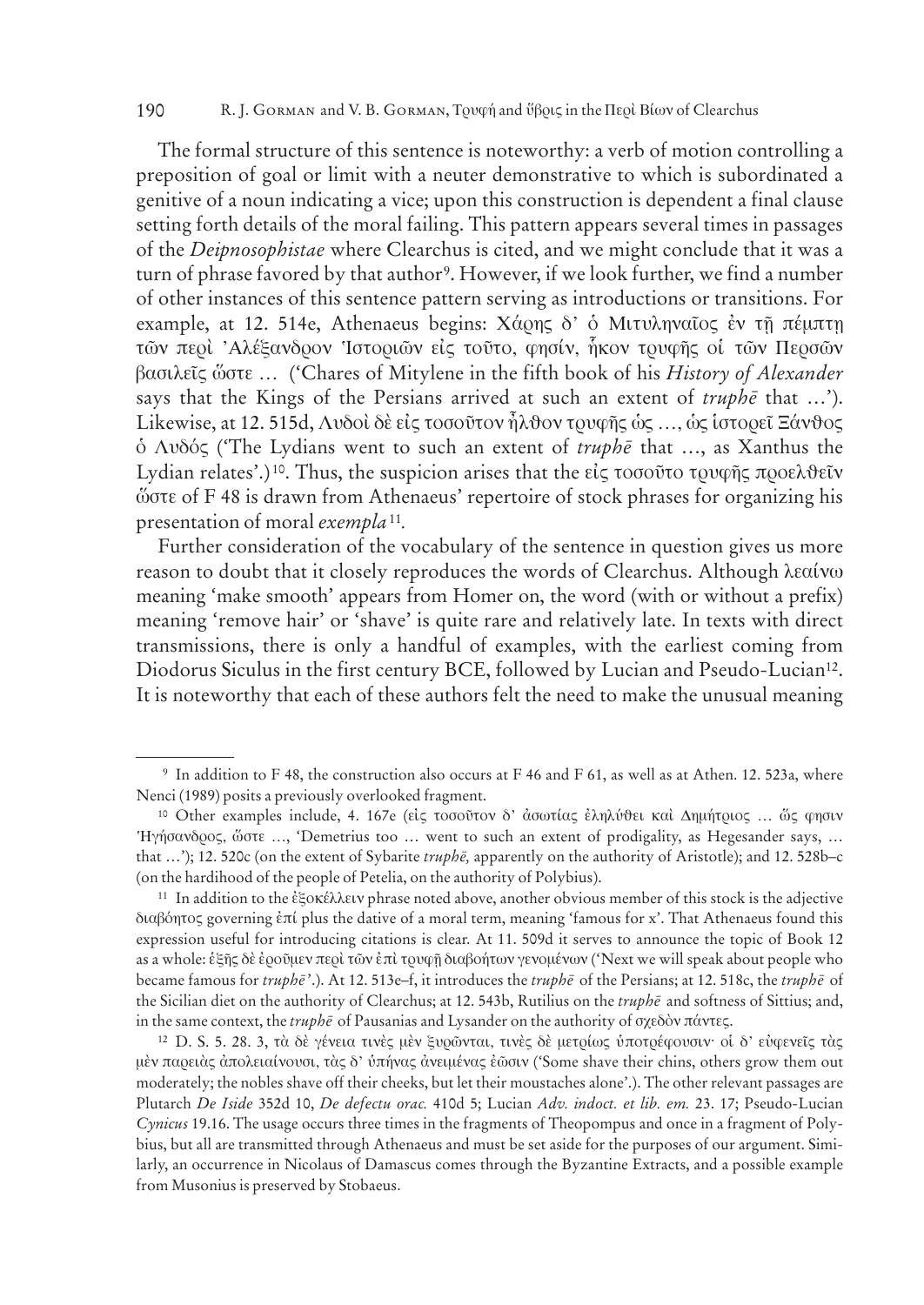clearer by conjoining with it a more obvious term: *ξυράω* ('shave') in Diodorus, xuráw and xurón ('razor') in Plutarch*,* paratíllw ('pluck the hair') in Lucian, and ψιλόω ('strip') in Pseudo-Lucian. In all of Greek literature, the form παραλεαίνω occurs only in this passage of Athenaeus<sup>13</sup>. In similar fashion, the noun  $\psi \hat{\lambda} \omega \sigma \zeta$  is for practical purposes a coinage of the first century CE: the word itself is not attested before Plutarch (*QC* 646d) and Josephus (*AJ* 17. 308)14, while the connection with depilation does not seem to be in evidence until Galen<sup>15</sup>. Finally, the noun  $\pi \alpha \rho \nu \varphi \gamma$ is extremely rare: it first occurs in Plutarch (*Mor.* 239c) and then here in Athenaeus. Thus, if one were to assume that Athenaeus presents in this passage something like a verbatim quotation from the Περὶ Βίων, then a single sentence of Clearchus would contain the oldest evidence for two separate lexical usages, each predating parallel instances by several centuries, and the second oldest example of a third, extremely rare word.

In view of these circumstances, we feel that the cautious interpretation of this sentence will attribute both its form and the details of its wording not to Clearchus, but to Athenaeus or an intermediate tradition. Thus, we may assume that with respect to the 'facts' about Tarentine personal hygiene, this sentence paraphrases Clearchus, but it is much less certain that the Perì Bíwn used this particular Tarentine custom to make a moral point, as would be the case if  $\epsilon\zeta$  togover to  $\nu\varphi\eta\zeta$  προελθεΐν ώστε accurately reproduces the Peripatetic's view.

F 48 then shifts its focus from  $\tau$  and  $\gamma$  to Tarentine  $\tilde{\nu}$   $\beta$  austings to Tarentine  $\tilde{\nu}$   $\beta$  austings to Tarentine  $\tilde{\nu}$   $\beta$  austings to Tarentine  $\tilde{\nu}$   $\beta$  austings to Tarentine  $\tilde{\nu}$   $\beta$  aust

ύστερον δ' υπό της τρυφης είς ύβριν ποδηγηθέντες ανάστατον μίαν πόλιν 'Ιαπύγων εποίησαν Κάρβιναν... (12.522d)

Later, led by *truphe* into *hybris*, they made one city of the Iapygians, Carbina, a ruin …

These words clearly constitute an transition between dissipated way of life of the Tarentines and its violent consequences. Such transitions, we have suggested, should be examined especially carefully for indications of Athenaean provenance, and, in fact, there is good evidence that at least the words quoted above stem from Athenaeus rather than Clearchus.

In the first place,  $\epsilon i \zeta \tilde{\nu} \beta \rho \nu \pi \omega \delta \eta \gamma \epsilon \tilde{\sigma} \omega$  seems to be a variety of one of Athenaeus' favorite ways of framing his material: the metaphor of physical motion into a vice. We have already seen examples in εξοκέλλειν είς κτλ. and προέρχεσθαι [vel sim.] είς tosoûto κtl. Second, a careful examination of the *Deipnosopistae* shows that the

<sup>&</sup>lt;sup>13</sup> An adjectival form can be found paired with  $e^{i\theta} \chi \nu \lambda \alpha$  ('succulent') in the epitomes of Athenaeus, citing Diphilus and describing the qualities of truffles (2. 62c).

<sup>&</sup>lt;sup>14</sup> The term ἀποψίλωσις occurs once in Theophrastus ( $CP$  5.9.11).

<sup>&</sup>lt;sup>15</sup> For example, *De simp. med.* 12. 212. 8, είς τὰς ψιλώσεις τῶν τριχῶν ('for the striping of the hair'). Thereafter, the meaning is not unusual in the medical writers.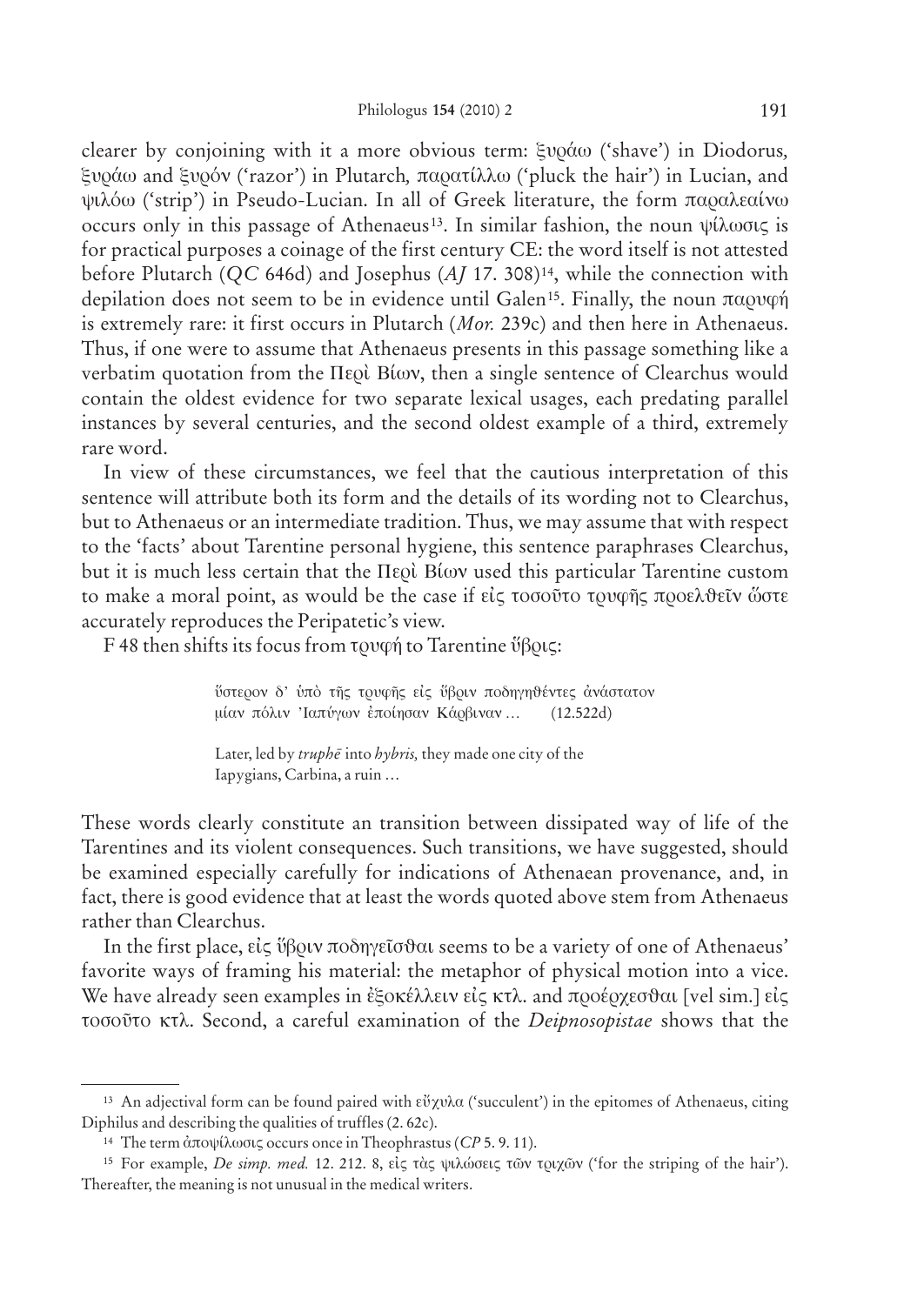192 R. J. GORMAN and V. B. GORMAN, TOUQÝ and ὕβοις in the Περί Βίων of Clearchus

innocuous-seeming phrase  $\hat{v}$  ( $\hat{\tau}$ )  $\hat{\tau}$  ( $\hat{\tau}$ )  $\hat{\tau}$ )  $\hat{\tau}$   $\hat{\tau}$ )  $\hat{\tau}$  and  $\hat{\tau}$  and  $\hat{\tau}$  and  $\hat{\tau}$  and  $\hat{\tau}$  and  $\hat{\tau}$  and  $\hat{\tau}$  and  $\hat{\tau}$  and  $\hat{\tau}$  and  $\hat{\tau}$  and  $\hat{\tau}$  and  $\$ verbal building-blocks. Setting aside the passages associated with Clearchus, we find the phrase several times in introductory sentences:

> 4.144e: Θεόφραστος ... τούς Περσών φησι βασιλεΐς ύπό τρυφής προκηρύττειν (Theophrastus ... says that due to truphe the Persian kings publicly proclaim ...)

> 12.518b: ύπό δέ της τρυφης οί Τυρρηνοί, ώς "Αλκιμος ίστορεϊ, πρός αύλόν καί μάττουσιν καί πυκτεύουσι καί μαστιγούσιν. (Due to truphe the Etruscans, as Alcimus relates, knead bread, box, and flog to the sound of the flute.)

12.549a: Νύμφις γούν ο Ηρακλεώτης έν τω ιβ' περί Ηρακλείας Διονύσιος, φησίν, ... υπό τρυφής και της καθ' ημέραν άδηφαγίας έλαθεν ύπερσαρκήσας ... (Nymphis of Heracleia, in the twelfth book of On Heracleia, says that Dionysius ... due to truphē and daily gluttony gradually became obese ...)

It is admittedly quite possible that these three authors did in fact use the same simple and common expression to give the cause of these actions. A fourth passage, however, casts doubt upon this assumption. The description of an example of Sybarite extravagance allows us the opportunity to see Athenaeus' hand at work, since the original survives and we are in the uncommon position of being able to compare source with citation. Under the authority of Aristotle is preserved an anecdote about a marvelously extravagant piece of clothing:

> Αλκιμένει τω Συβαρίτη φασί κατασκευασθήναι ιμάτιον τοιούτον τη πολυτελεία, ώστε προτίθεσθαι αύτο έπι Λακινίω...  $(Mir. 838a15)$

They say that for Alcimenes the Sybarite there was prepared such an expensive cloak that he put it on display at Lacinium ...

To this we may compare the same story in Athenaeus:

Άλκισθένην δέ τον Συβαρίτην φησίν Αριστοτέλης έν τοΐς [περί τουφής]<sup>16</sup> Θαυμασίοις ύπό τουφής ιμάτιον τοιούτον κατασκευάσασθαι τη πολυτελεία ώς προτίθεσθαι αύτό έπι Λακινίου ... (12.541a)

Aristotle in the Mirabilia says that due to truphe Alcisthenes the Sybarite had such an expensive cloak made that he put it on display at Lacinium ...

<sup>&</sup>lt;sup>16</sup> Deleted by Casaubon in his 1597 edition.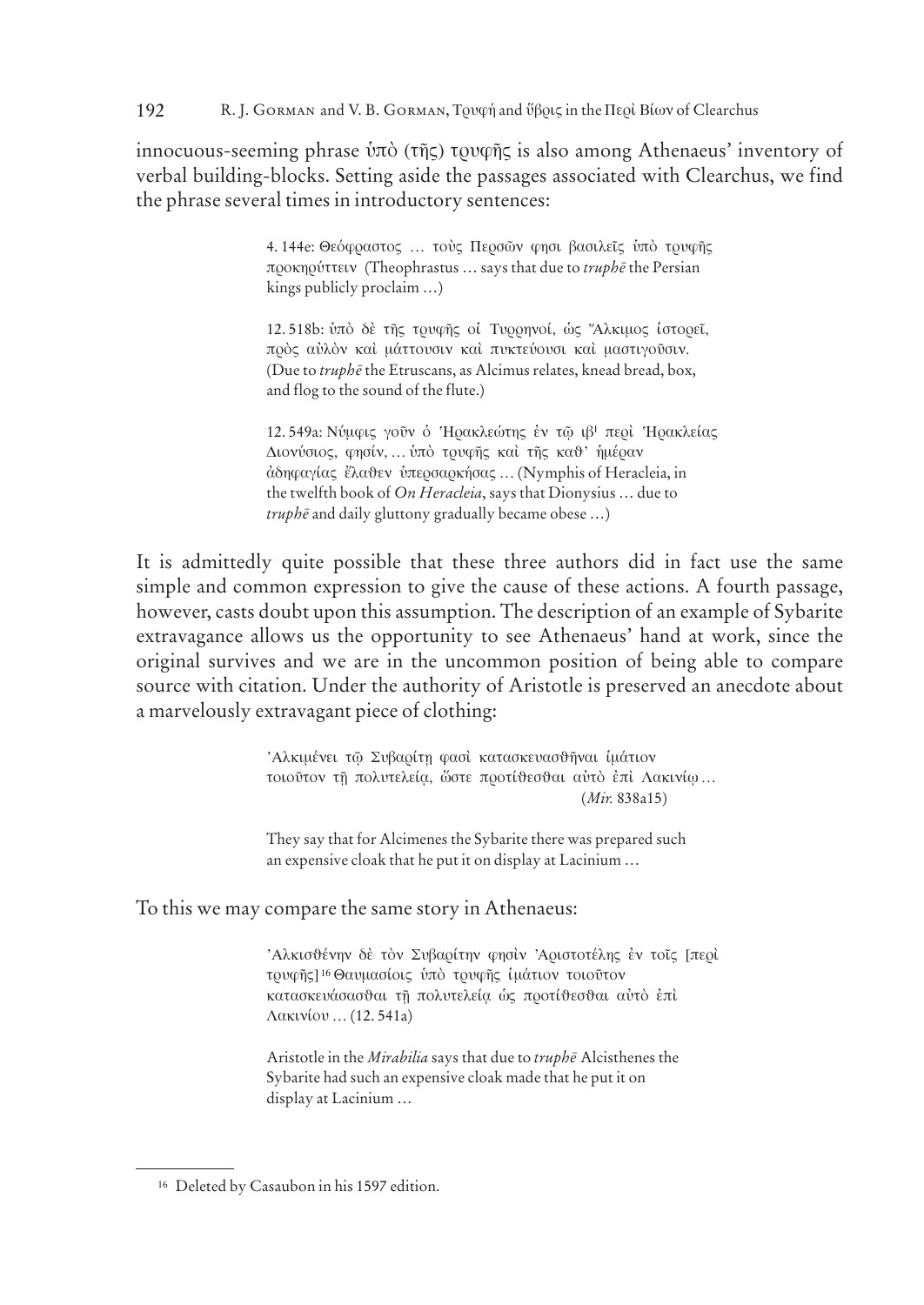We see that Athenaeus has adapted the original to his purposes by adding the name of the author and work, and by inserting the phrase in question. The Sybarite ίμάτιον, which in the original is related as a marvel, becomes through a slight alteration a moral example.

Thus, in addition to helping establish that Athenaeus uses the phrase  $\hat{v}$  to  $\hat{v}$  to  $\hat{v}$ fit material into his framework, putting these two passages side by side also shows that Athenaeus might sometimes ignore the intentions of the authors whose works he cites. However, this comparison at the same time reveals that Athenaeus makes only minimal changes to the text of the Aristotelian model, which he goes on to quote nearly verbatim. Athenaeus' adherence here to the original may seem to contradict our argument, since we suggest phrases such as είς τοσούτο τρυφής προελθεΐν ώστε and the like are possible indications of more serious changes and significant paraphrasing. Our response is to note that the *Mirabilia* passage is in its original form practically made to order for inclusion in Book 12 of the Deipnosophistae: it is relatively short, contains few non-pertinent details, and begins with one of Athenaeus' introductory formulae<sup>17</sup>. Of course, it is not surprising that the *Mirabilia* would provide Athenaeus with material needing only the most minor of adjustments, since that work, like the *Deipnosophistae*, consists in large measure of a loosely connected series of quotations<sup>18</sup>. In contrast, when Athenaeus was citing from more extensive narratives, greater alterations would have been frequently necessary.

<sup>&</sup>lt;sup>17</sup> To serve this function, Athenaeus often emphasizes his topic using a correlative word pointing to a result clause (e.g., 'the Colophonians were such drunks that ...'). For example: 6. 275a, πρότερον δε ούτως όλιγοδεεῖς ἦσαν οἱ τὴν Ἰταλίαν κατοικοῦντες ὥστε καὶ καθ' ἡμᾶς ἔτι, φησὶν ὁ Ποσειδώνιος ... ('Earlier the occupants of Italy were so modest in their wants that still in our day, says Posidonius, ...'); 8. 346c-d, Kaitou γε 'Αντίπατρος ό Ταρσεύς ό άπό της στοάς έν τετάρτω περί δεισιδαιμονίας λέγεσθαί φησι πρός τινων ότι Γάτις ή τῶν Σύρων βασίλισσα οὕτως ἦν ὀψοφάγος ὥστε ... ('In fact, the Stoic Antipater of Tarsus, in the fourth book of his On Superstition, says that it is reported by some that Gatis the queen of Syria was such a gourmet that ...'); 12. 536b-c, ετρύφησεν δε και Φάραξ ο Λακεδαιμόνιος, ως Θεόπομπος εν τη τεσσαρακοστη ιστορεί· και ταίς ήδοναίς ούτως ασελγώς έχρήσατο και χύδην ώστε ... ('Pharax the Lacedaemonian was also given to  $trupb\bar{e}$ , as Theopompus relates in Book 40; indeed, he cultivated his pleasures so wantonly and promiscuously that ...'). We may consider the είς τοσούτο τρυφής προελθεΐν ώστε sentences to be a subspecies of this more general type.

<sup>&</sup>lt;sup>18</sup> A principal difference between Athenaeus' work and the *Mirabilia* is that the latter renders the sources of its information anonymous, introducing its marvels with  $\varphi \alpha \sigma \alpha'$  and the like. However that may be, it is striking that the author of the Mirabilia exhibits a strong predilection for the type of sentence under discussion. In introductory sentences alone, it appears more than fifteen times in seventeen Bekker pages. For example: 830b23-4, Φασί τινας έν 'Αχαΐα των έλάφων, όταν άποβάλωσι τα κέρατα, είς τοιούτους τόπους έρχεσθαι ὥστε ... ('They say that some of the deer in Achaea, whenever they cast off their antlers, go to such places that ...'); 832a14-15, Περί Θετταλίαν μνημονεύουσιν ὄφεις ζωογονηθηναι τοσούτους ὥστε ... ('Concerning Thessaly they recall that such snakes are engendered that ...'); 837a12-14, Φασὶ δὲ παρὰ τοις Κελτοις φάρμακον υπάρχειν ... δ λέγουσιν ούτω ταχείαν ποιείν την φθοράν ώστε ... ('They say that among the Celts there is a drug ... which they say brings such a quick death that ...'). This similarity between the two authors may be due to nothing more than their shared rhetorical heritage. On the other hand, it brings to mind the possibility that Athenaeus was drawing the relevant quotations not from his own reading of the original works, but from a collection of exempla arranged in a pattern similar to the Mirabilia. Such an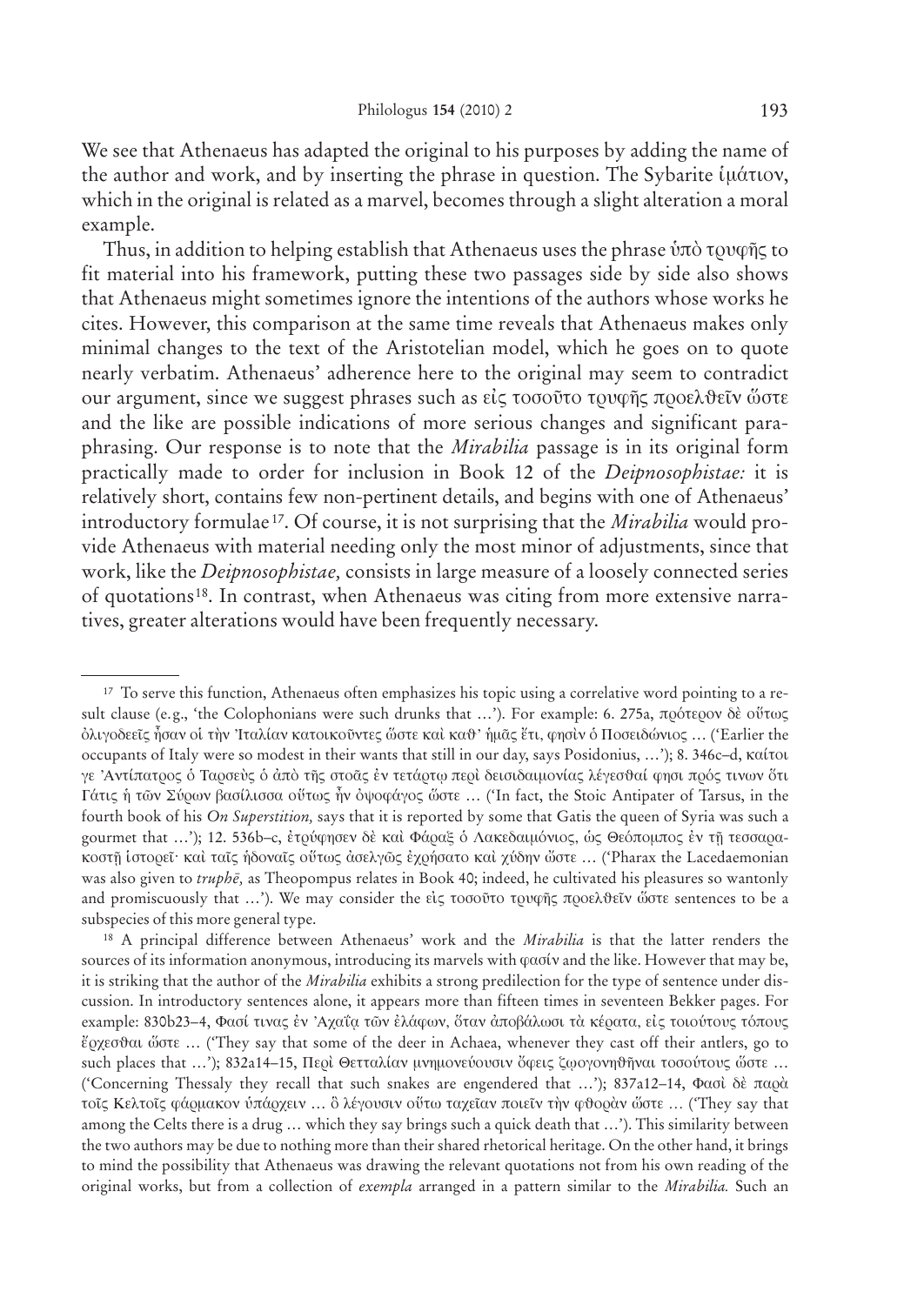#### 194 R. J. GORMAN and V. B. GORMAN, Τρυφή and ύβρις in the Περὶ Βίων of Clearchus

To return now to Clearchus F 48, the appearance in the transitional phrase  $\epsilon i \zeta$ <u>ύβο</u>υν ποδηγηθέντες of the verb ποδηγέω adds force to the suspicion that the sentence is not Clearchan in origin but is at best a paraphrase.  $\Pi$ o $\delta \eta \gamma \epsilon \omega$  ('to lead the foot', 'guide'), along with its nominal and verbal cognates, is quite rare before the Current Era: Plato has podhgeî once in the *Laws,* describing the power which guides the movement of the sun (899a4); in the *Statesman* the compound συμποδηγέω occurs twice in the same passage, here, too, referring to the rationality of celestial movement (269c5–270a3); and  $\pi$ o $\delta$ n $\gamma \in V$  appears once at *Ep.* 7. 340c with reference to finding one's way on the path of philosophy<sup>19</sup>. Lycophron has, in addition to  $\pi$ 0 $\delta$ nyéw, the nouns ποδηγέτης and ποδηγία, and the denominative ποδηγετέω (*Alex.* 12, 220, 385, 846, and 965). These instances constitute all the evidence for this set of words until Philo. With that author,  $\pi$ o $\delta$ n $\gamma$ έω begins to become much more common in all its forms. The words appear with relative frequency in the medical writers, with Athenaeus' contemporary Galen using the words more than eighty times. Thus, in view of the diachronic distribution of  $\pi$ oon $\gamma$ éw and cognates, as well as the considerations discussed in the preceding paragraphs, it is the prudent course to assume that the expression ύστερον δ' υπό της τρυφης είς ύβριν ποδηγηθέντες κτλ. is not from Clearchus. The difficult question of whether Athenaeus' words here accurately represent the Clearchan view must remain open. We will return to the idea of  $\tau$ <sub>0</sub> to  $\psi$  as a cause of  $\psi$  $\beta$ <sup>o</sup> $\zeta$  after we have examined the other pertinent fragments of Clearchus 20.

Immediately following F 48 in Athenaeus is a discussion of the Iapygians, neighbors of the Tarentines. Athenaeus does not name a source for his information about the Iapygians, and Wehrli does not include this passage in his collection, but strong parallels between the presentation of Tarentine and Iapygian decadence have led to the suggestion that the latter is also of Clearchan origin<sup>21</sup>. This identification may well be correct, but at the same time we must recognize that, as far as the connection between  $\tau \rho \nu \varphi \eta$  and  $\vartheta \beta \rho \nu \zeta$  is concerned, the parallelism between the two passages is probably due to Athenaeus rather than Clearchus. The Iapygians, we are told, after emigrating from Crete, gave up their old morals:

intermediate source has often in the past been suggested for much of Athenaeus' discussion of *truphe*, but the idea has fallen out of favor. It may be worth reconsidering.

<sup>&</sup>lt;sup>19</sup> A fragment of Sophocles has a form of συμποδηγετέω (F 314. 169).

<sup>&</sup>lt;sup>20</sup> On the question of whether the subsequent description of Tarentine  $\mathfrak{B}$  $\mathfrak{p}$ uck is more likely to be paraphrase or quotation, it is worth pointing out that the verb sκhnopoiéw, which appears here at 522e, while rare at all periods of Greek, occurs only a handful of times before Athenaeus (Aristotle *Meteor*. 348b; Josephus *BJ* 1. 73 and 6. 300; D. S. 3. 27. 4; Appian *Iber*. 374 and *BC* 5. 8. 73; Polybius 14. 1. 7; Herodian 7. 2. 4 and 8. 4. 4) and never metaphorically until Eusebius.

<sup>21</sup> Arguments for the identification are presented by Nenci (1989).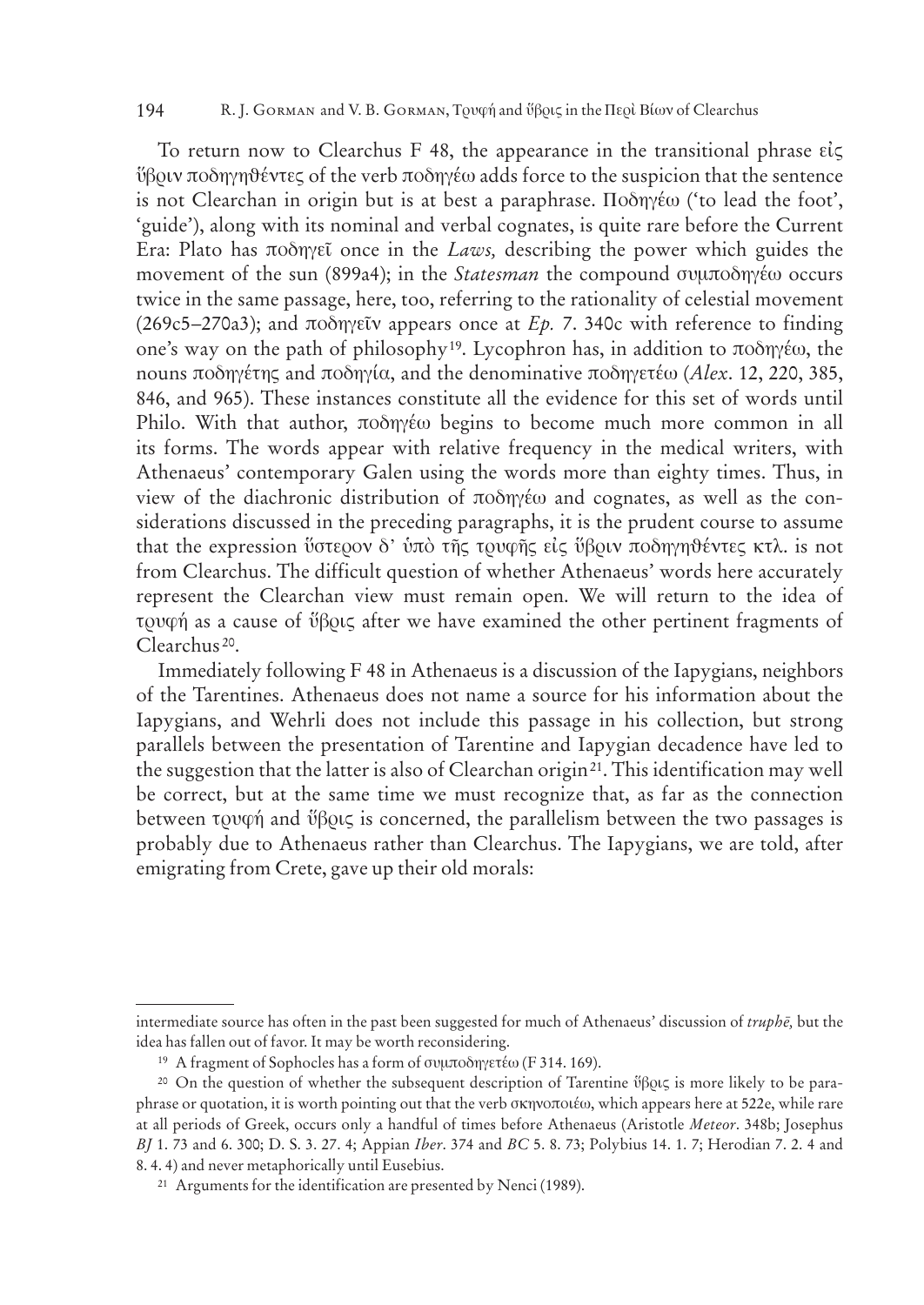οί μετά τούτους λήθην λαβόντες της Κρητών περί τον βίον εύκοσμίας είς τούτο τρυφής, είθ' ύστερον ύβρεως ήλθον ώστε πρώτοι τὸ πρόσωπον ἐντριψάμενοι καὶ προκόμια περιθετά [τε] λαβόντες στολάς μέν άνθινάς φορήσαι, το δέ έργάζεσθαι καί πονείν αίσχρον νομίσαι.  $(12.523a)$ 

Their descendents, choosing to forget the decent Cretan way of life, went to such an extent of truphe, then later of hybris, that they were the first to rub cosmetics into their face and to put on false forelocks; they wore flowered robes and considered it a shameful thing to work and toil.

Once again we find that the only explicit evidence which the fragment contains for the idea that an effeminate sort of luxury can be a cause of violent and insulting acts appears in one of Athenaeus' favored phrases (είς τοῦτο τρυφῆς, εἶθ' ὕστερον  $\mathring{\nu}$ βρεως ήλθον ὥστε ...). Likewise, the occurrence here of the odd expression λήθην λαβόντες ('taking hold of forgetfulness') is a further indication that this sentence is at most a paraphrase of Clearchus. Aside from one occurrence in Pseudo-Hippocrates, the phrase does not appear in a directly transmitted author before the 1<sup>st</sup> century CE. Thereafter, Josephus and Aelian, for example, each use it a handful of times<sup>22</sup>. Similarly, the mention here of  $\sigma \in \partial \lambda \alpha \in \partial \nu$  and  $\alpha \in \partial \alpha$  is also good evidence that we cannot assume that the diction of the passage is Clearchan. There is no securely attested example of the adjective ἀνθινός 'flowery' used to describe the color or pattern of cloth before Strabo: e.g., 3.3.7, έν ... άνθίναις έσθήσεσι ('in ... flowery garments'). For his part, Athenaeus has the usage at least eight times in addition to the passage under discussion<sup>23</sup>. Once again, if this passage is taken to be a verbatim quotation of Clearchus, we must accept the consequence that a single sentence of that author is the source of the first appearance of two unrelated expressions. Since both usages are unremarkable in Athenaeus' own milieu (although λήθην λαβόντες is admittedly rare even then), it is implausible that the fragment reproduces Clearchus' words closely. Thus, like F 48, this 'new' fragment of Clearchus tells us little definite about the pernicious effects of τουφή as the Lives may have represented them, because the diction in question should be attributed to the transmitting source rather than the original author.

<sup>&</sup>lt;sup>22</sup> Ps. Hippocrates Herm. 28. 2; 2 Peter 1. 9. 2; Josephus AJ 2. 163, 2. 202, 4. 304, 5. 107, 10. 242; Ael. NA 4. 35, 5. 39, 8. 1, 8. 27; VH 3. 18; Paus. 4. 23. 5.

<sup>&</sup>lt;sup>23</sup> 4. 153d (authority of Posidonius), 12. 521b (Phylarchus), 12. 523d (Timaeus), 12. 528d-e (Hyperochus), 12.530c (Mnaseas), 12.542d (Duris), 14.622b (Semus); at 7.281d it appears not as part of a citation but in the comments of an unnamed deipnosophist.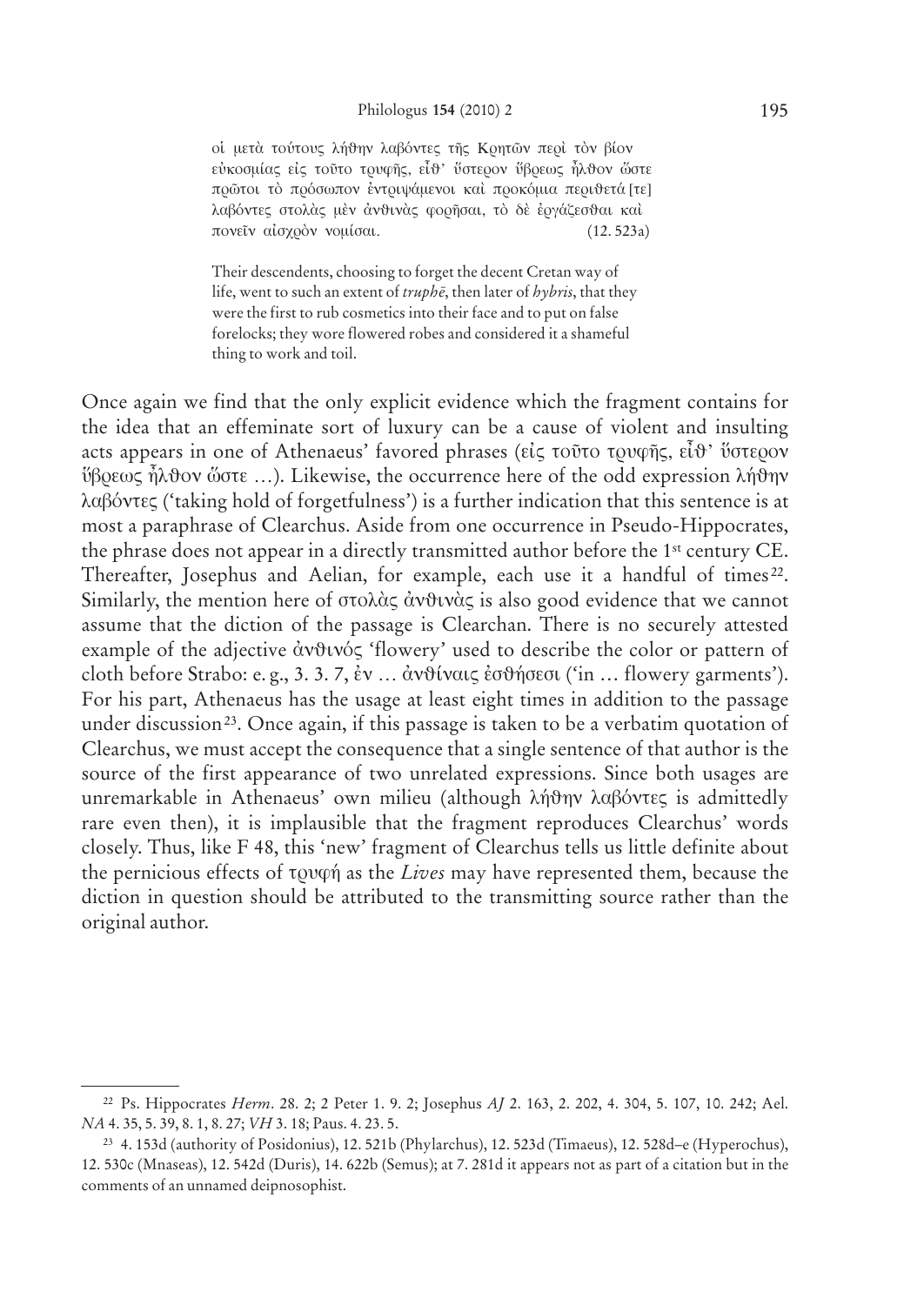#### 196 R. J. GORMAN and V. B. GORMAN, Τρυφή and ύβρις in the Περὶ Βίων of Clearchus

Similar observations can be made about the other places where the text seems to reflect Clearchus' interest in the connection between  $\tau$ 0v $\varphi$  $\eta$  and  $\vartheta$  $\beta$ 0v $\varsigma$ . In F 43a we are told that, because of  $\tau$ ov $\varphi$ *n*, the Lydians built paradises and that subsequently in one of these parks they carried out a mass rape of foreign women. The passage moves in a familiar way between the two phases of Lydian decadence:

> καὶ [τέλος] πόρρω προάγοντες ὕβρεως τὰς τῶν ἄλλων γυναῖκας καί παρθένους είς τὸν τόπον τὸν διὰ τὴν πρᾶξιν Άγνεῶνα  $\kappa \lambda \eta \vartheta$ έντα συνάγοντες ΰβριζον. (12. 515f)

Advancing further into insulting violence, they gathered the women and girls of others into the Place of Chastity, called so because of this act, and raped them.

The image of a subject advancing into a vice has already been identified above as an Athenaean motif. A certain degree of skepticism is therefore warranted before presuming that Clearchus himself saw the direct link which this passage makes between providing oneself with some shade and a penchant for sexual assault 24.

The same caution is necessary in evaluating the fragment's report of the catastrophe which followed the Lydians' misdeeds, as they were subjected to the rule of the female tyrant, Omphale. The transitional sentence here also is problematic:

 $24$  The characterization of the Lydian program of shade building as due to  $\tau$  to  $\psi$  is also not certain to be Clearchan: 12. 515e, Κλέαρχος δ' έν τῆ τετάρτη περὶ Βίων, Λυδοί, φησί, διὰ τρυφὴν παραδείσους κατασκευασάμενοι και ανηλίους αυτούς ποιήσαντες εσκιατροφούντο, τρυφερώτερον ηγησάμενοι το μηδ' oçlwv autoîv e ¬ ¬pipíptein tàv toû h™líou au¬gáv ('Clearchus in the fourth book of his *Lives* says that the Lydians, because of *truphe* constructing parks and making them sunless, lived in the shade; they considered it a matter of greater *truphē* that the rays of the sun should not fall on them at all'.). Like the phrase ύπὸ τρυφῆς which we have looked at above, διὰ τρυφὴν is often likely to represent Athenaeus' own interpretation of the events under discussion. At any rate, in the *Deipnosophistae*, διὰ τρυφὴν occurs frequently in passages we would define as clearly introductory or transitional: 6. 255e (authority of Clearchus), 12. 518e–f (Timaeus), 12. 522b (those who disagree with Timaeus), 12. 523f (Heracleides Ponticus), 12. 528c (Phylarchus), 12. 550d (Agatharchides), 12. 552f (Heracleides Ponticus). In contrast, the phrase seems to appear only once in what we might term the 'body' of a fragment: at 12. 536b, Athenaeus reports that Nymphis of Heracleia in his history of that city discussed the outrageous behavior at Byzantium of the Spartan king Pausanias. He includes a dedicatory inscription which Pausanias composed διὰ τὴν τρυφὴν καὶ ὑπερηφανίαν ἐπιλαθόμενος αὐτοῦ ('forgetting himself through *truphe* and arrogance'). This pattern is unsurprising if we recognize that in the Classical period the expression  $\delta u \dot{\alpha}$  to  $\gamma \dot{\beta} u$  is almost never used to give the cause of some action or event. Of directly transmitted authors, Plato notes that kings live haughtily διὰ τρυφάς (*Laws* 691a), and at *Pol.* 1295b17, Aristotle says that the children of the rich and successful, διὰ τὴν τρυφὴν, would not let themselves be ruled, even in school. On the other hand, the phrase becomes relatively much more common in the Roman period. Strabo is able to say that an invasion force was driven out (5. 1. 10) or that civil discord arose (10. 4. 16) dià trufæn. Plutarch, Josephus and Dio Chrystotom have similar examples. Thus, the contours of the distrubution of the phrase διὰ τρυφὴν, both within Athenaeus' own work and within Greek literature generally, suggest that we should hesitate to affirm Clearchus' interest in Lydian  $\tau$ ovq $\acute{\eta}$  on the basis of this passage.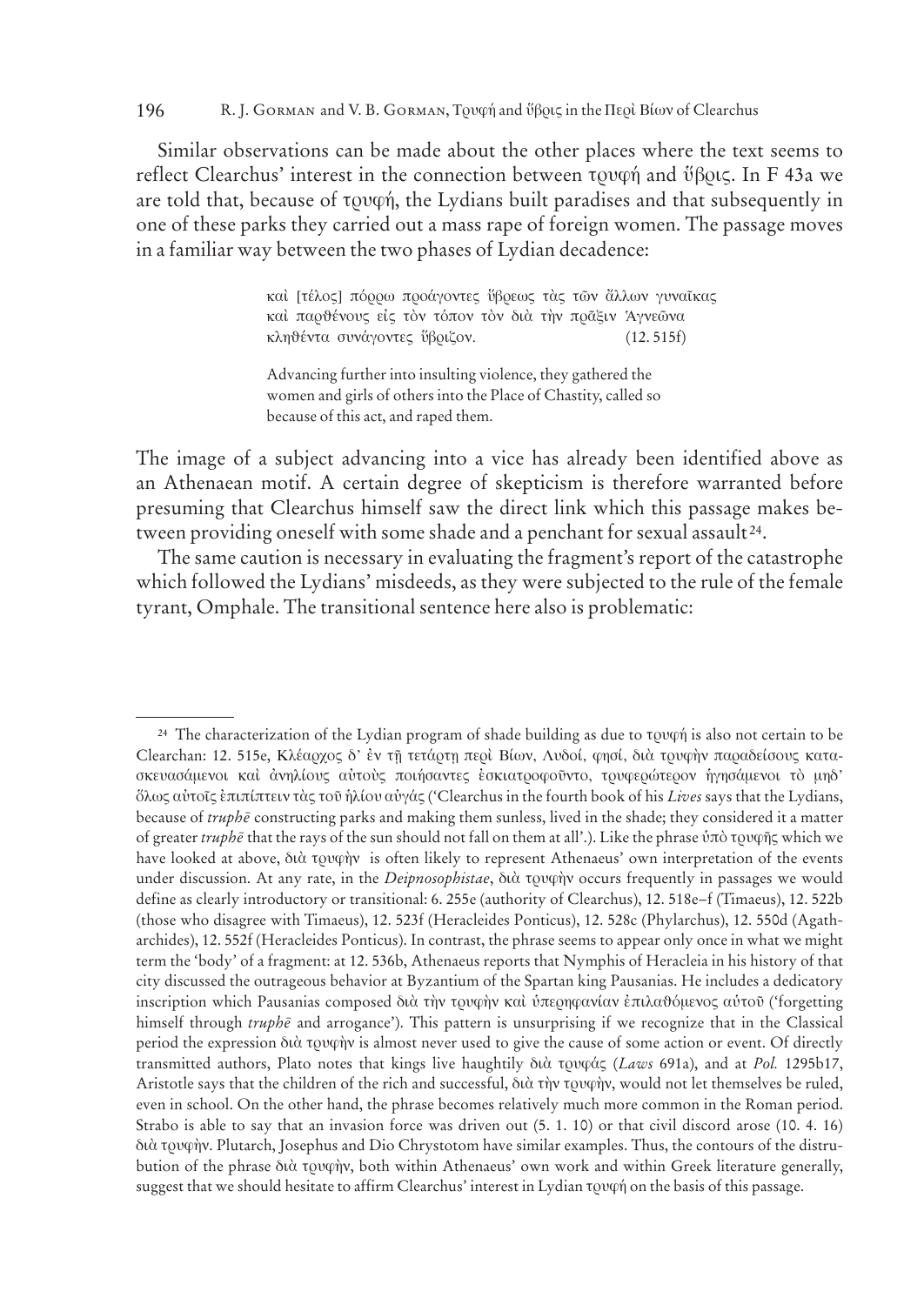καὶ τέλος τὰς ψυχὰς ἀποθηλυνθέντες ἠλλάξαντο τὸν τῶν  $\gamma$ vvalk $\tilde{\omega}$ v  $\beta$ íov … (12. 515f)

And finally, becoming effeminate in their souls, they took up the life of women …

The occurrence of άποθηλύνειν is suspicious. Although a Clearchan origin might seem secure, since  $F$  41 has συνεκθηλύνειν, the usage in both passages is probably anachronistic:  $\vartheta$ ηλύνειν and its compounds become a regular part of the vocabulary of decadence in the Roman era, and in works of this period, their primary function is describing a moral process 25. Earlier, the lexical group is rare and the moral dimension secondary<sup>26</sup>. Athenaeus is, then, the more likely source of this wording. Thus, the idea that Omphale's rise to power was due to a wide-spread 'effeminacy of soul' among the Lydians may well not be in the original 27.

In F 46 the Scythians go from  $\tau$  to outrageous violence to decline. This time, the details of their luxury are not spelled out; we hear only vaguely of the 'dress and way of life' (έσθής καὶ δίαιτα) of the Scythian rulers. Then comes the transition to the acts of  $\mathcal{W}(\mathsf{B} \mathsf{O} \mathsf{C})$ :

> τρυφήσαντες δέ και μάλιστα δή και πρώτοι πάντων των άνθρώπων έπὶ τὸ τρυφᾶν ὁρμήσαντες εἰς τοῦτο προῆλθον ὕβρεως ώστε πάντων των ανθρώπων είς ούς αφίκοιντο ήκρωτηρίαζον τὰς <u>δ</u>ῖνας· (12.524d)

Indulging especially in *truphe* and being first of all men to rush into *truphe*, they advanced to such a point of *hybris* that they cropped the noses of all the people they could reach.

Once again, we see the pertinent connection made in an expression ( $\epsilon\zeta$  τοῦτο προῆλθον ύβρεως ώστε κτλ.) which we have found reasons to identify as one of

<sup>&</sup>lt;sup>25</sup> Philo, for example, has εκθηλύνειν ten times, all referring to the idea of moral decay. *Som.* 2. 9 is especially instructive for its cluster of terms which are frequently found in Roman-era discussions of moral decline: είσι δέ ούτοι μέν τῆς μαλακωτέρας και τρυφερᾶς διαίτης, τον πλείω χρόνον εν γυναικωνίτιδι και τοῖς γυναικωνίτιδος έκτεθηλυμμένοις έθεσιν άπ' αὐτῶν σπαργάνων ανατραφέντες ('These are people of a way of life softer and marked by *truphe*, raised from the crib in the woman's chamber and in its effeminized customs'.).

<sup>&</sup>lt;sup>26</sup> At Xenophon *Oec.* 4. 2, the bodies of certain craftsmen are 'effeminized' (τῶν σωμάτων θηλυνομένων) due to being kept indoors by their jobs. It is noteworthy that Xenophon spells out the moral corollary: κaì ai ψυχαὶ πολύ ἀρρωστότεραι γίγνονται ('and their souls become much weaker'); from Philo's time, this addition would have been unnecessary. Perhaps the only solid example before Philo of -0ηλύνειν with a primarily moral sense is at Euripides F 360. 28–9, τὰ μητέρων δὲ δάκρυ' ὅταν πέμπη τέκνα, / πολλοὺς ἐθήλυν' είς μάχην όρμωμένους ('Whenever mothers' tears escort their children, they effeminize many men setting off to battle'.).

<sup>27</sup> In fact, a few lines below, the text seems to consider Omphale's rule as the result of a different cause: 12. 515f, τὸ γὰρ υπὸ γυναικὸς ἄρχεσθαι υβριζομένους σημεῖόν ἐστι βίας ('For that they were ruled with impudence by a woman is a sign of violence'.).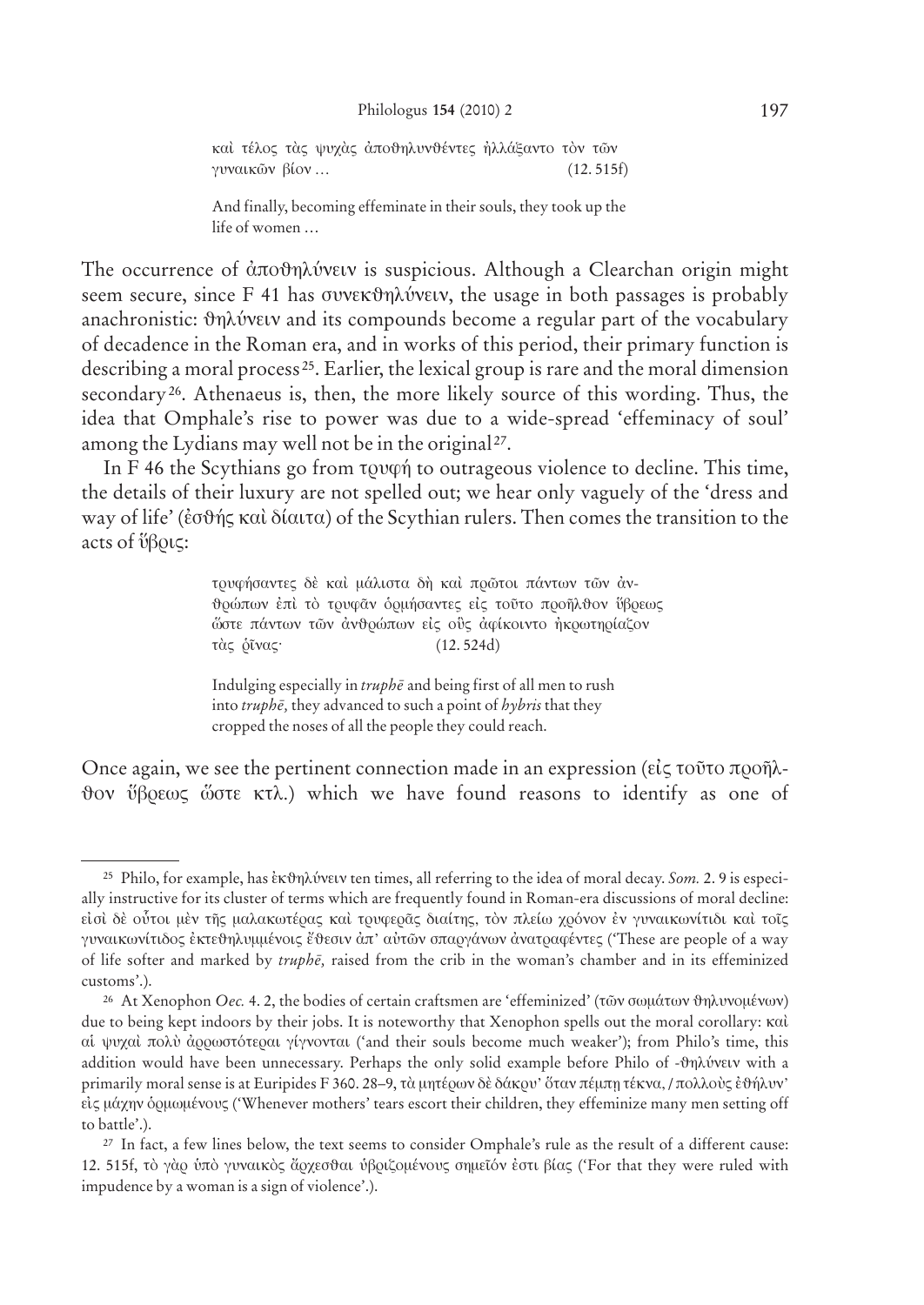Athenaeus' formulae for structuring parts of the *Deipnosophistae.* The presence of the word ἀκρωτηριάζειν in the sense of 'cut off' or 'mutilate' also gives us pause. As was the case for  $-\lambda \epsilon \alpha$ *(verv* and  $\psi \lambda \omega \sigma \zeta$  of F 48, if this word is genuinely Clearchan, the *Lives* would be the first attestation of ἀκρωτηριάζειν with this meaning<sup>28</sup>. Thus, we suggest that this sentence is a very loose paraphrase of the original with much added by the transmitting author, and its value as evidence for the belief on Clearchus' part that  $\tau \rho \psi$  begets  $\psi \beta \rho \psi$  is open to doubt.

F 47, concerning the ruin of Dionysius II of Syracuse, presents an unusually complicated problem for a student of Clearchus' view of tovon. Dionysius, it seems, raped a series of Locrian women, and, when he had fallen from power, the Locrians inflicted the same and worse on the women of the tyrant's family. The story is also preserved by Athenaeus' contemporary Aelian (*VH* 9. 8), and the two clearly rely ultimately on the same source. However, each version contains details the other lacks, suggesting that both are at least in part paraphrases. It is impossible to determine which is closer to the original in any given detail<sup>29</sup>. Nonetheless, it is important to note that the two passages differ in respect to the cause which brought Dionysius to his pathetic end. In Athenaeus, the tale is a warning against the effects of opulence:

> εύλαβητέον οὖν τὴν καλουμένην τρυφὴν οὖσαν τῶν βίων άνατροπήν άπάντων τε ολέθριον ήγεῖσθαι τὴν ὕβριν (12.541e)

One must therefore beware of what is called *truphe*, since it overthrows lives; and outrageous violence should be considered the ruination of all.

Aelian (VH 9. 8) sees it another way: Dionysius died, πολλαΐς καὶ ποικίλαις χρησάμενος βίου μεταβολαῖς διὰ τὴν ὑπερβάλλουσαν ἀπορίαν ("having experienced many and various changes in his way of life because of an overwhelming lack of resources"). Given that Aelian does not present these events as a process of moral decadence, perhaps the same was true of Clearchus.

<sup>28</sup> Herodotus (3. 59) and Xenophon (*Hell.* 6. 2. 36) each use the word once of cutting off *akroteria* of ships. Demosthenes is the first to extend the word: *Cor.* 296, η κρωτηριασμένοι τὰς ... πατρίδας ('cutting the extremities from their fatherlands'); it is unclear in this case whether the author intends to personify the nations referred to, or if he is invoking the ship-of-state metaphor. The first example in a direct transmission of dκοω τηριάζειν with an animate object is Polybius 1. 80. 13, επειδή δε τας χεῖρας ἀπέκοψαν, ἠκρω τηρίαζον τούς ταλαιπώρους ('when they had cut off their hands, they mutilated the wretches'). The relevant sense is well established in Philo, where it occurs half a dozen times. It appears also in Diodorus (13. 57. 3), Strabo (15. 1. 54, 16. 2. 31, 17. 1. 27), Plutarch (*Alc.* 18. 6, *Nic.* 13. 3, *Mor.* 479d), and others.

<sup>29</sup> Athenaeus often uses more elaborate diction than Aelian. For example, Athenaeus relates the sex between Dionysius and the Locrian women in this way: 12. 541d, καὶ γυμνὸς μετὰ γυμνῶν οὐδὲν αἰσχύνης παρέλιπεν επί τοῦ στρώματος κυλινδούμενος ('and rolling naked upon the covers with the naked girls, he omitted no shameful act'); Aelian has καὶ συνῆν αὐταῖς ἀκολαστότατα ('and he had intercourse with them most licentiously').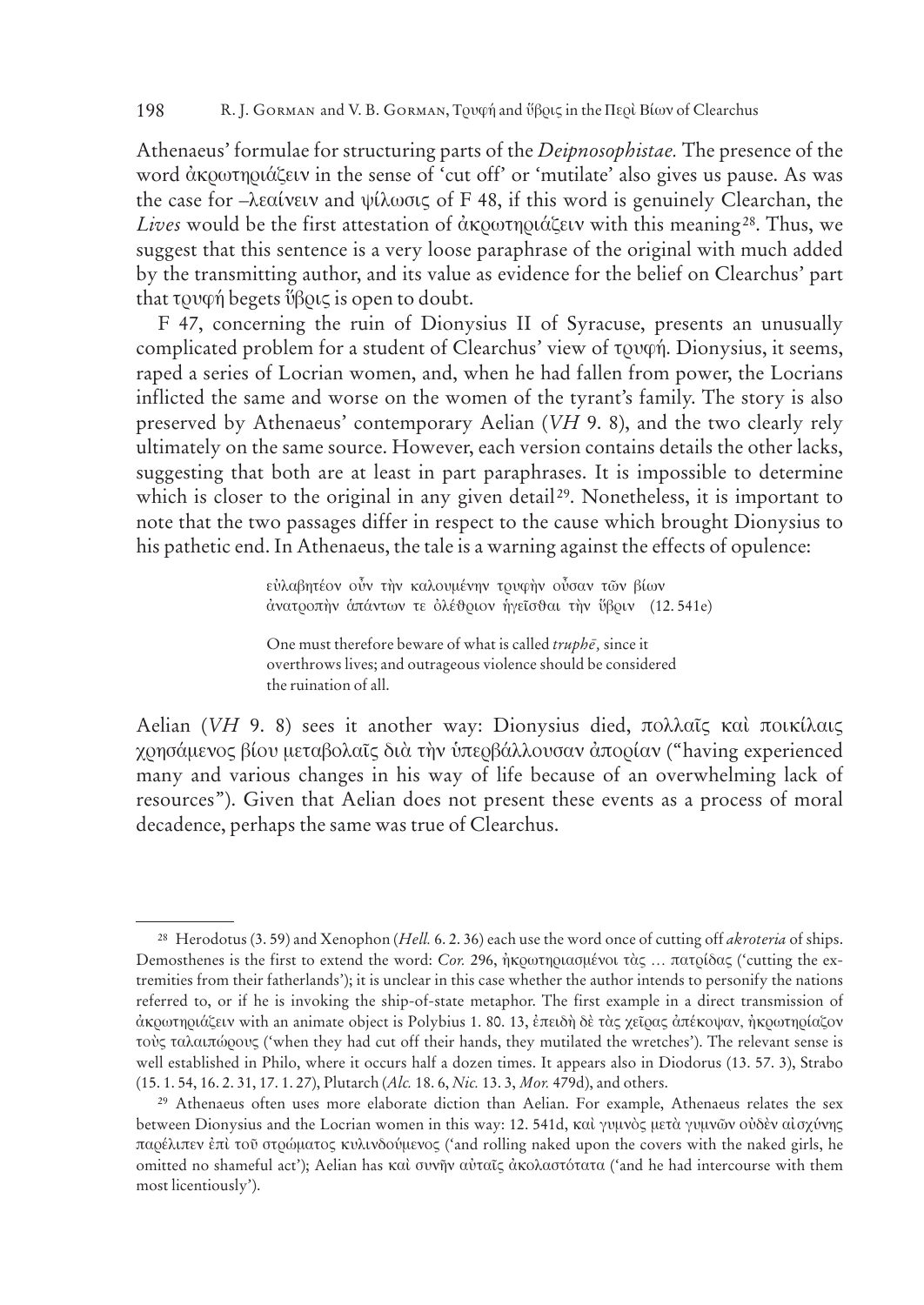F 49, although it does not contain the term  $\vartheta\beta_0$ , presents a progression from τρυφή to insulting violence to the downfall of the powerful. It is thus relevant to our investigation:

> Kλέαρχος δε ο Σολεύς εν τετάρτω Βίων προειπών περί της Μήδων τρυφῆς καὶ ὅτι διὰ ταύτην πολλούς εὐνουχίσαιεν τῶν  $\pi$ ερικτιόνων … (12.514d)

Clearchus of Soli in the fourth book of the *Lives* first talking about the *truphe* of the Medes and that because of this they made eunuchs of many of their neighbors …

A closer look at this passage stirs the usual misgivings: the verb  $\epsilon \dot{v}$ vov $\chi(\xi \epsilon v)$  is first attested in a direct transmission from the last decades of the first century  $CE^{30}$ . It is relatively common in works of Athenaeus' contemporaries<sup>31</sup>. Of course, it is of little importance to the sense of the fragment that Athenaeus changed Clearchus' word for 'castrate'. However, if Athenaeus could make this adaptation, he could have added περὶ τῆς Μήδων τρυφῆς and διὰ ταύτην as well<sup>32</sup>. These phrases are key to the value of this fragment as a witness to the idea of pernicious luxury.

The passages we have examined represent the best evidence that an important theme in the  $\Pi$ ερί Βίων was the evolution from effeminate τρυφή to ύβρις to catastrophe. In every instance we have argued that there is good cause to suspect that the form in which this process is articulated is not original to Clearchus. However, it remains possible *a priori* that the words are accurate paraphrases of the *Lives* and that Clearchus truly presented the effects of opulence as these fragments seem to indicate. We believe this is very unlikely. The idea that  $\tau \rho \psi$  could lead to  $\psi \rho \psi$  in the way Clearchus seems to depict is as anachronistic as much of the language we have looked at: there is no solid evidence from the Classical period in support of this idea. We will close our paper with a very brief discussion of this matter.

In the fragments of the *Lives* as presented by others, the presence of towan is taken as a sufficient explanation for the violent behavior of the subjects. No other contributing factor is described or suggested. The men of Tarentum, for example,

32 On περὶ τῆς Μήδων τρυφῆς as one of Athenaeus' set of introductory phrases, see 4. 144c, περὶ δὲ τῆς τρυφής τῶν ἐν Πέρσαις βασιλέων Ξενοφῶν ἐν 'Αγησιλάφ οὕτω γράφει ('This is what Xenophon writes about the *truphe* of the Persian kings in the *Agesilaus*'.). Tover in and its cognates do not occur in that work.

<sup>&</sup>lt;sup>30</sup> Josephus *AJ* 10. 33; Plutarch *QC* 692c (εξευνουχίζειν).

<sup>31</sup> Galen has it fifteen times and Athenaeus' compatriot Clement of Alexandria seven. Athenaeus himself uses the verb in the introduction to a fragment of Xanthus. It is worth quoting the first few words: 12. 515d, Λυδοί δε είς τοσοῦτον ἦλθον τρυφῆς ως και πρῶτοι γυναῖκας εὐνουχίσαι, ως ιστορεῖ Ξάνθος ο Λυδος ('The Lydians went to such an extent of *truphe¯* that they first made eunuchs out of women, as Xanthus the Lydian says'.). It would be rare for a sentence to show Athenaeus' fingerprints so clearly: the formulaic  $ε$ ίς τοσοῦτον ἦλθον τρυφῆς ὡς ..., and the indication that the subjects were the first to perform some outrageous act (cf. Clearchus' Tarentines, who were first to shave their bodies and his Scythians, who were first to 'throw themselves upon *truphē*'). In this context, it would be unreasonable not to recognize εὐνουχίσαι also as Athenaeus' own contribution.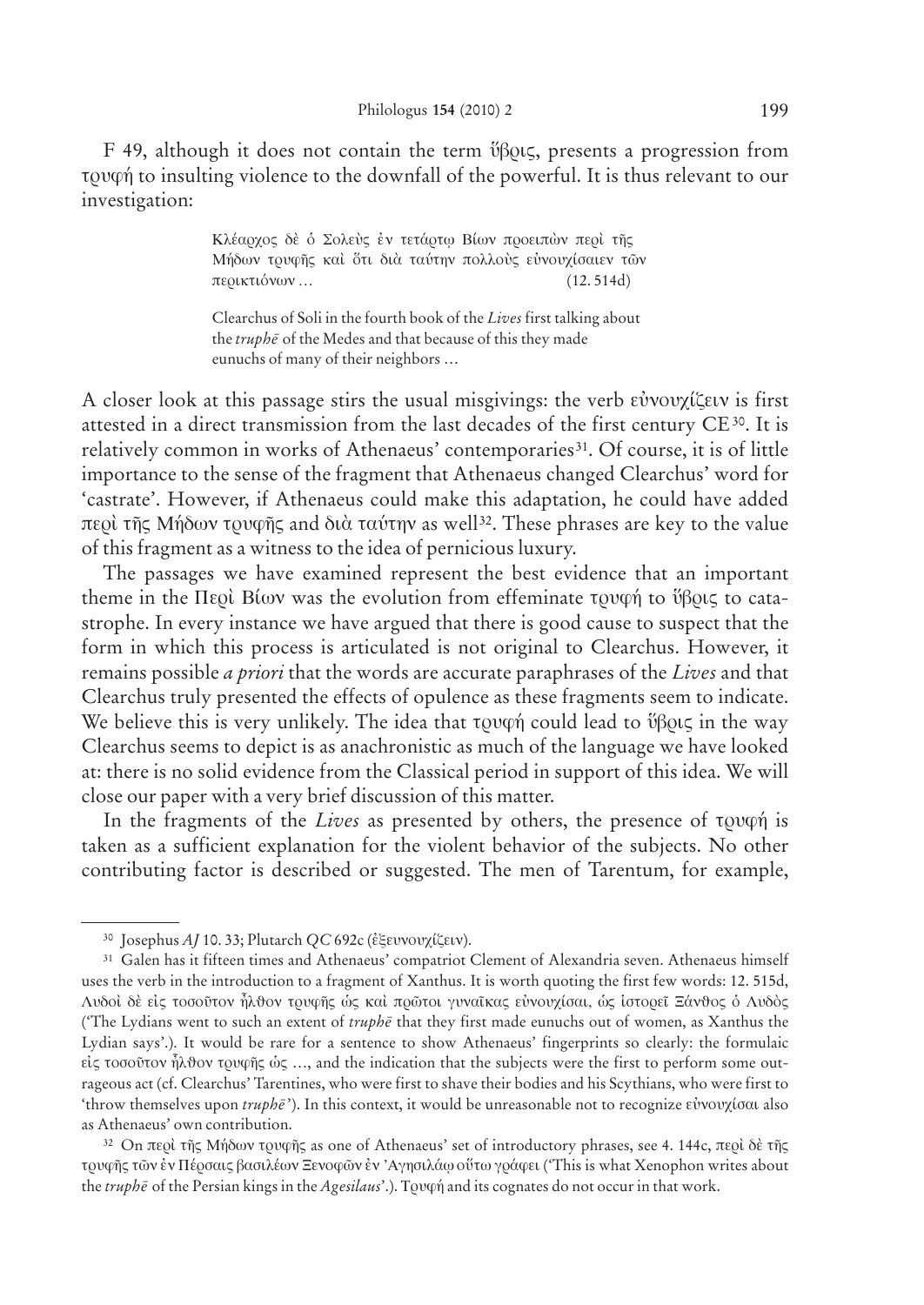#### R. J. GORMAN and V. B. GORMAN, TOUQÝ and ὕβοις in the Περί Βίων of Clearchus 200

shaved their bodies and wore effeminate clothing; as a result, they gathered the boys, girls and women of Carabina and raped them. Faced with this strange progression, modern scholarship has taken it as a compressed example of a paradigmatic pathology of decadence according to which τουφή eventually gives rise to κόρος, which begets ΰβρις<sup>33</sup>. However, we cannot establish the existence of this pattern before the first century BCE<sup>34</sup>.

One might object that the idea of decadence of this sort is already present in Solon and other archaic literature; the locus classicus is the well-known couplet:

> τίκτει γάρ κόρος ύβριν, όταν πολύς όλβος έπηται άνθρώποις όπόσοις μή νόος ἄρτιος ἦι (Solon F 6.3-4)

However, the parallelism between Clearchus' alleged line of thinking and the earlier pattern is specious. Fisher may be correct that the Clearchan fragments represent 'a reworking of the traditional pattern of the type "koros-hybris-ate", but he neglects to note that the differences between original and imitation are as significant as the similarities. In the first place, Solon's focus is  $\kappa$ 600 $\zeta$  and  $\beta$  $\beta$ 0 $\zeta$  manifested in the *acquisition* of wealth, not its enjoyment<sup>35</sup>. Clearchus' fragments, in contrast, show no

<sup>35</sup> This emphasis is clear, e.g., at F 13. 9–13, πλοῦτον δ' ὃν μὲν δῶσι θεοί, παραγίγνεται ἀνδρὶ / ἔμπεδος έκ νεάτου πυθμένος ές κορυφήν· / ὃν δ' ἄνδρες τιμῶσιν ὑφ' ὕβριος, οὐ κατὰ κόσμον / ἔρχεται, ἀλλ' ἀδίκοις έργμασι πειθόμενος / ούκ έθέλων έπεται, ταχέως δ' άναμίσγεται άτηι ('Wealth which the gods give, remains securely established from the bottom to the top. But wealth which men honor with hybris arrives in disorder and remains in attendance unwillingly, persuaded by unjust deeds. Ruin quickly joins the company'.). F 13 ends (71–6) by pointing out that the desire for riches is unbounded and its consequences disastrous. Other relevant texts are at Frr. 4 and 5. Fisher (1992) does recognize the importance to Solon of the proper acquisition of wealth in his discussion of these passages: 69–82, esp. 81: 'Similarly he [Solon] was aware of the dangers of hybristic behaviour from any quarter, but for him, as for the fourth-century orators, *hybris* was especially the crime of the upper class, striving to increase their wealth and enjoy its fruits in contempt of the rights and honour of others'.

Excess breeds hybris, whenever great prosperity attends upon people whose minds are not right.

<sup>&</sup>lt;sup>33</sup> Fisher (1992) 115.

<sup>&</sup>lt;sup>34</sup> Clear elaborations of the τρυφή-κόρος-ὕβρις schema are in Philo Judaeus. For example, Spec. 3. 43, ένιοι τὰς Συβαριτῶν ... ἐπιθυμίας ξηλώσαντες τὸ μὲν πρῶτον ὀψοφαγίαις καὶ οἰνοφλυγίαις καὶ ταῖς ἄλλαις ταϊς γαστρός καί τῶν μετά γαστέρα ήδοναϊς ένησκήθησαν, εἶτα δὲ κορεσθέντες ἐξύβρισαν - ὕβριν γὰρ κόρος γεννάν πέφυκεν -, ώς ... επιμεμηνέναι μηκέτ' άνθρώποις είτ' άρρεσιν είτε θηλείαις άλλά και άλόγοις ζώοις ('Some, rivaling the desires ... of the Sybarites, first practiced fine eating and drunkenness and the other pleasures of the belly and the parts below the belly; then, satiated, they turned to violence, so that ... they were madly in love no longer with humans, either male or female, but even with dumb animals'.); Mos. 2. 13 πολλάκις δε και τρυφή πλεονάσασα χορηγίαις και περιουσίαις άφθόνοις καθεΐλε νόμους, 'τα λίαν άγαθὰ' τῶν πολλῶν φέρειν οὐ δυναμένων, ἀλλὰ διὰ κόρον ἐξυβριζόντων· ὕβρις δ' ἀντίπαλον νόμφ ('Often, too, truphē, growing abundant through unstinting supplies and resources, has destroyed the laws, since many people are unable to bear excessive good fortune but turn to violence because of surfeit. Violence is the enemy of law'.).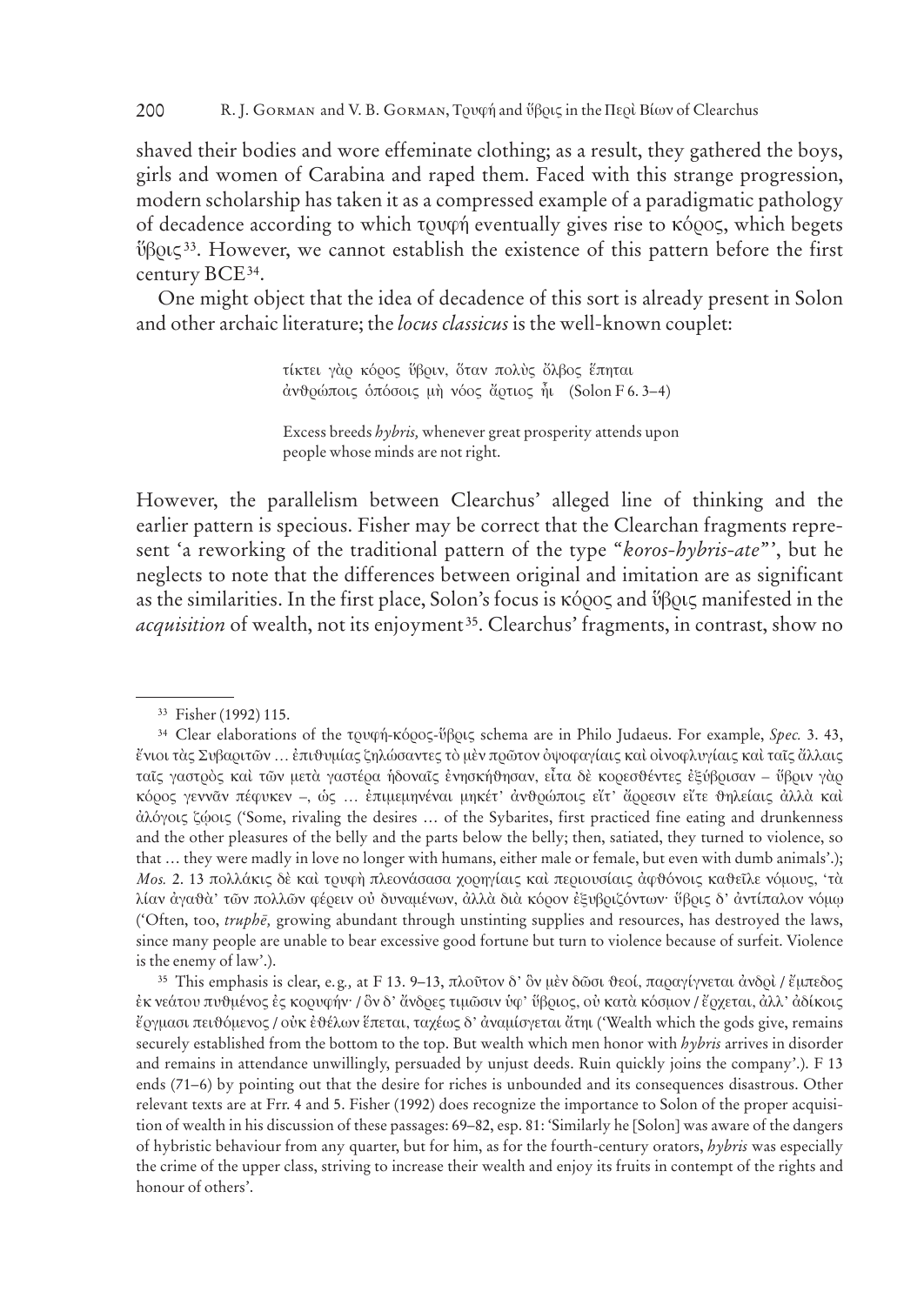interest in how wealth was accumulated, but only in its use for pleasure: the Lydians build parks for the shade, the Scythians favor luxurious clothing and cuisine, and the Tarentines shave their bodies.

The second principal distinction between the Archaic *koros-hybris-ate* chain and decadence as apparent in the texts of Clearchus is the importance in the latter of effeminacy. All the Clearchan passages are alike in describing  $\tau$  ov $\varphi$  in a way which highlights its power to make men womanish. It is in this state of advanced enervation that the subjects resort to the violence of  $\mathfrak{vBox}$ . In Archaic criticism of the  $\mathfrak{vBox}$  of the wealthy, on the other hand, effeminacy seems to play no significant role<sup>36</sup>. We cannot detail the evidence here, but will simply refer to the work of Leslie Kurke on Archaic  $\dot{\alpha} \beta \rho$  oo  $\dot{\alpha} \gamma$ , a concept which was in many ways the forerunner of to  $\alpha \gamma$ . Kurke reaches two conclusions important in our present context: 1) for much of the Archaic period, luxury was not linked particularly closely with 'the world of women' or with effeminacy<sup>37</sup>; 2) connecting the luxury of  $\alpha\beta$  $\alpha\beta\gamma$  with tyranny and  $\beta\beta\alpha\zeta$  is a 'misreading' of the Archaic evidence 38. If Kurke is correct, it is *a fortiori* most dubious to assume an early chain of causation joining luxury, effeminacy, satiety, and  $\mathring{\text{U}}$ βοις.

The same stricture applies to the evidence of the Classical period. Although a luxurious lifestyle certainly becomes the object of moral criticism in the 5th and 4th centuries, the pattern is not the same as the one revealed in the fragments of Clearchus. We may take Herodotus as our representative of 5<sup>th</sup> century thought, since that author is often cited as a strong believer in the idea of pernicious luxury as a historical force. Herodotus' criticism of opulence is two-pronged. On the one hand, the

<sup>&</sup>lt;sup>36</sup> To take the example of Solon, unusually F 4. 9–10 connects κόρος and ύβρις in a criticism of the enjoyment rather than the gaining of wealth; the leaders of the demos will suffer pain for their great  $\mathfrak{g}_{\beta}$ 0 oυ γάο επίστανται κατέχειν κόρον ουδέ παρούσας ευφροσύνας κοσμεῖν δαιτὸς ἐν ήσυχίηι ('For they do not know how to restrain excess nor to put quietly in order the merriment of the present feast'.). Fisher (1992) believes that the missing lines following this text rebuked the rich for the 'extravagant, drunken and violent flaunting of their wealth at *symposia* and subsequent *komoi* through the streets' (p. 72). Fisher then connects displays of such 'sympotic and komastic *hybris*' (p. 72 n. 115) with the so-called Anacreontic vases' depiction of κῶμοι of cross-dressing Athenians (p. 206 n. 31). Following a line of analysis initiated by De Vries (1973), Kurke (1992) points out that the dress in question 'was not effeminate' (p. 98). In any case, when we can once again follow the thought of Solon F 4 after the lacuna, the focus is decidedly on  $\mathfrak{v}$  $\beta$  $\alpha$ in *obtaining* wealth: ovv' iερών κτεάνων ούτε τι δημοσίων / φειδόμενοι κλέπτουσιν αφαρπαγῆι ἄλλοντεν άλλος ('Sparing neither sacred nor public property, they steal greedily, one from one place, one from another'.).

<sup>&</sup>lt;sup>37</sup> It is worth noting here that where Solon speaks clearly about the enjoyment of luxury, he expresses approval: F 24. 1–7, ίσόν τοι πλουτέουσιν, ότωι πολύς ἄργυρός ἐστι / καὶ χρυσὸς καὶ γῆς πυροφόρου πεδία /  $i$ πποι  $\vartheta'$  ἡμίονοί τε, καὶ ὦι μόνα ταῦτα πάρεστι, / γαστρί τε καὶ πλευραῖς καὶ ποσὶν ἀβρὰ παθεῖν … ταῦτ' άφενος θνητοῖσι ('The two are equally rich. One has much silver and gold and fields of wheat-bearing earth and horses and mules. The other has only this: to enjoy fine things with his stomach, sides, and feet. … This is abundance for mortals'.). It is striking that the things Solon most appreciates – high-quality food and apparel – are just the items later most frequently criticized for their effeminizing effects.

<sup>38</sup> Kurke (1992) 98–101.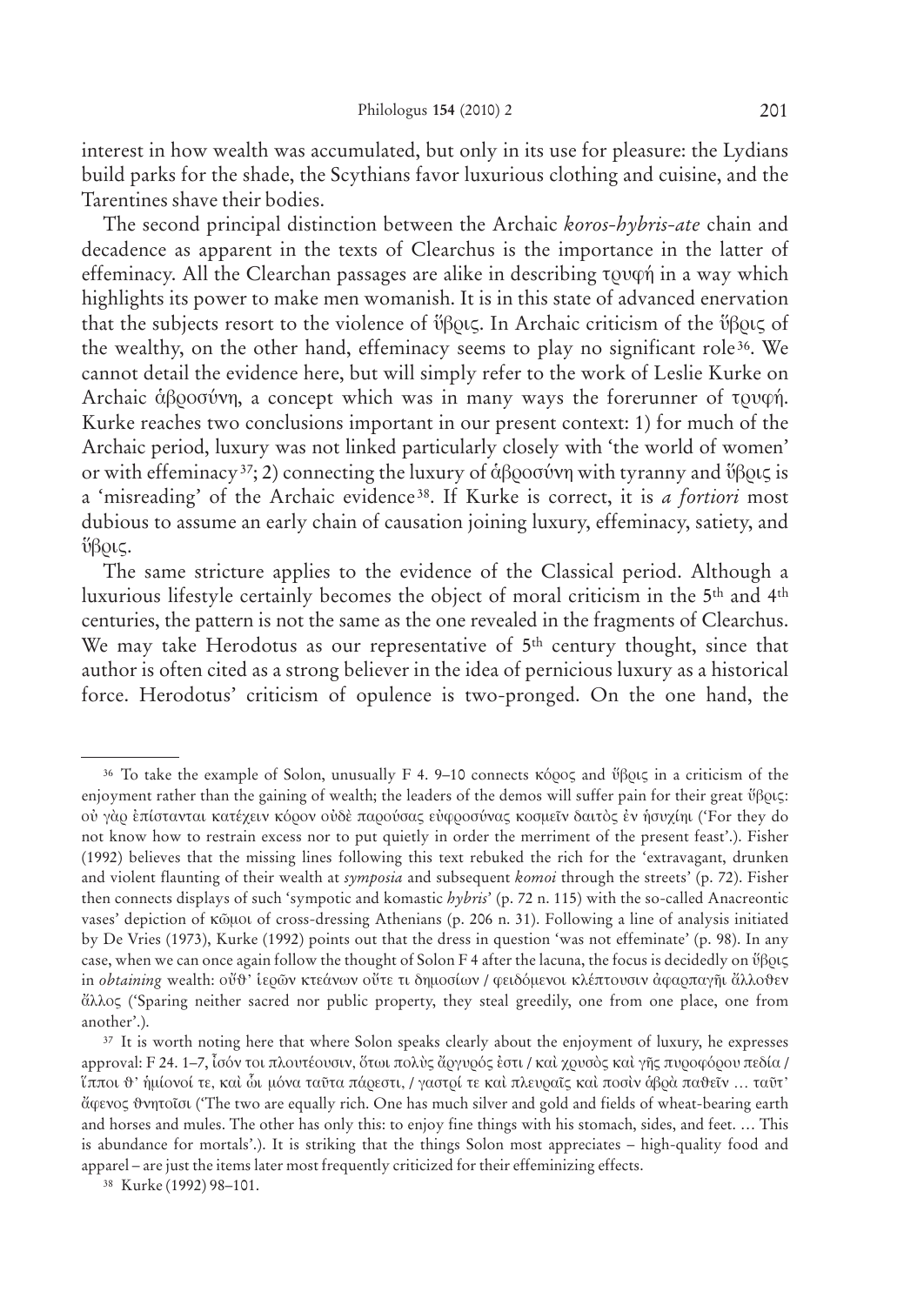historian goes beyond Solon to find a source of  $\mathfrak{vBox}$  in the possession (and presumably enjoyment) of wealth, not simply in its acquisition<sup>39</sup>. On the other hand, Herodotus may well hold that indulgence in luxury may cause effeminization: 'soft men naturally arise from soft lands' (9. 122. 3) 40.

But the two lines of criticism seem everywhere to be kept separate. Mardonius, for example, is the chief instigator and instrument of the main act of  $\mathfrak{vBox}$ , which is Xerxes' invasion of Hellas. After the Battle of Plataea, the Spartan king Pausanias mocks the opulence of Mardonius' pavilion and mess (9. 82). Here, if anywhere in the *Histories*, we might expect to see the themes of  $\mathfrak{B}$ OU<sub>S</sub> and effeminacy joined. This is not the case; Herodotus singles out Mardonius not for his weakness, but for his manliness (9. 71. 1).

> 'Ηρίστευσε δέ των βαρβάρων πεζός μέν ό Περσέων, ϊππος δέ ή Σακέων, άνηρ δε λέγεται Μαρδόνιος.

Among the barbarian infantry, the prize for valor went to the Persians, for horse to the Sacae. Mardonius is said to have been the bravest man.

The evidence of Herodotus, therefore, does not support the existence of a theory according to which luxury leads to ύβρις by way of effeminacy and κόρος. Rather, when luxury seems to induce effeminacy, this very process apparently excludes  $\mathfrak{v}$  $\beta$  $\alpha$ on the part of the luxurious: Cyrus' 'soft men' (9. 122. 3), for example, are imagined as progressing not to the commission of acts of aggression, humiliation, and violence, but, on the contrary, to becoming the recipients of such acts. The proposed migration of Persians to 'soft lands' would lead to  $\delta$ ov $\lambda$ eía, which as we can see from our discussion of Isocrates' evidence (below), is conceptually opposite to  $\mathfrak{y}$  $\beta$  $\alpha \zeta$ .

Fourth century examples in non-fragmentary works of toward leading to violence and  $\mathfrak{v}$  $\beta$ QU $\zeta$  are rare, and, when they do occur, the process at work likewise bears little resemblance to that suggested for the Περὶ Βίων. In Plato's *Laws*, we read that the

<sup>&</sup>lt;sup>39</sup> For example, in the Persian 'constitutional debate' in Book 3, Otanes objects to the  $\mathfrak{r}$  $\beta$ 0t $\varsigma$  inevitable in a monarchy: 3. 80. 3, κῶς δ' ἂν εἴη χρῆμα κατηρτημένον μουναρχίη, τῆ ἔξεστι ἀνευθύνῳ ποιέειν τὰ βούλεται; ... 'Εγγίνεται μεν γάρ οι ΰβρις ύπὸ τῶν παρεόντων αγαθῶν ('How would monarchy be a sensible thing, since it can do whatever it wants without giving an account. … For *hybris* springs up from the presence of good things'.). Of course, by τὰ ἀγαθά Herodotus may mean primarily power or the like rather than a certain elevated level of dining or dress, but for the sake of argument we can stipulate that such luxuries are at least part of his reference.

<sup>40</sup> This is the usual interpretation of this passage, where Cyrus the Great responds to a request that he allow the Persians to dwell in richer lands: Κῦρος, δέ, ταῦτα ἀκούσας καὶ οὐ θωμάσας τὸν λόγον, ἐκέλευε ποιέειν ταῦτα, οὕτω δὲ αὐτοῖσι παραίνεε κελεύων παρασκευάζεσθαι ως οὐκέτι ἄρξοντας ἀλλ' ἀρξομένους· φιλέειν γὰρ ἐκ τῶν μαλακῶν χώρων μαλακοὺς ἄνδρας γίνεσθαι· οὐ γάρ τι τῆς αὐτῆς γῆς εἶναι καρπόν τε θωμαστὸν φύειν καὶ ἄνδρας ἀγαθοὺς τὰ πολέμια ('Hearing this, Cyrus was no admirer of the plan. He instructed them to go ahead, but he also advised them that they be prepared no longer to rule but to be ruled: soft men naturally arise from soft lands. It is not a property of the same land to grow a marvelous harvest and men good at the deeds of war'.).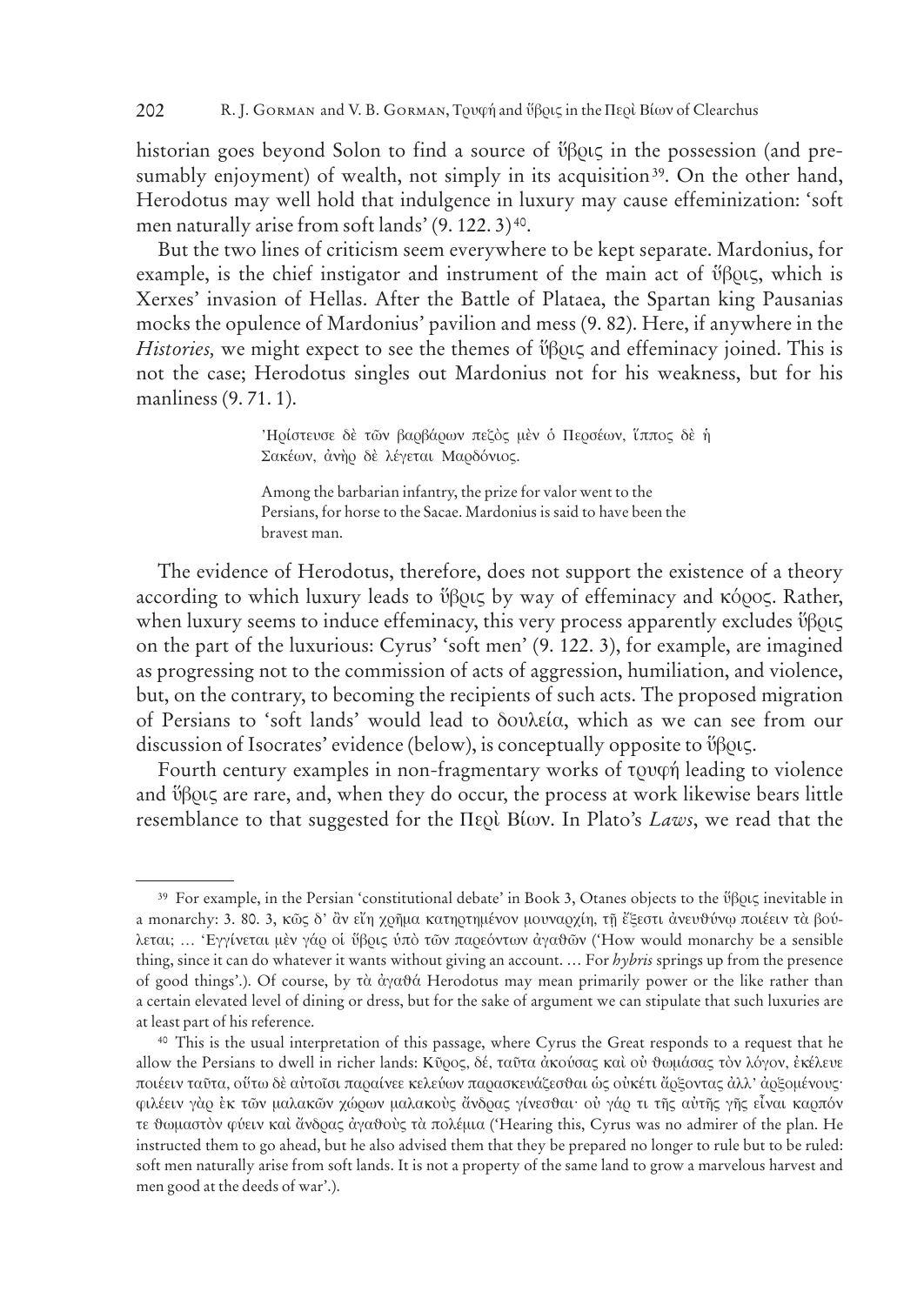Persian prince Cambyses was motivated by to the he killed his brother after Cyrus' death (695b); significantly, it was not  $\tau$  over per se which spurred Cambyses to violence. Rather, it was the prospect that some limit might be imposed upon his life of indulgence which drove him to murder 41. There is no inkling here of the idea of boredom or surfeit which is implicit in  $κ\acute{o}$ <sub>2</sub><sup>42</sup> or of the effeminacy supposed to be its cause.

Isocrates' criticism of Persian military failings in his *Panegyricus* is of great interest for our discussion. In sections 149–153*,* he focuses his attention on two Persian characteristics which should lead to their downfall: 'softness' or effeminacy (mala $κ(α)$  and a ΰβρις which is at least partially caused by τρυφή. This looks like a parallel to the Clearchan view. However, a closer examination of the *Panegyricus* passage surprisingly reveals that effeminacy and  $\tau$ <sub>0</sub> vom are brought about by separate causes, although the explanation for both is found in the matrix of Persian social relationships. The Persians have no experience dealing with people as equal members of a community or as fellow citizens (151 ούδε κοινώς ούδε πολιτικώς ούδεπώποτ'  $\dot{\epsilon}$ βίωσαν). They scorn their social inferiors, striking an attitude of τρυφή and ύβρις towards them. At the same time they abase themselves before their superiors, adopting a servile stance (151 είς μèν τοὺς ὑβρίζοντες, τοῖς δὲ δουλεύοντες). The first of these contributes to the contempt which Persian generals show their friends and allies, the second to the cowardice and fear they show their enemies. Isocrates, then, does not present a single causal chain running from wealth and effeminacy to  $\mathfrak{y}$  $\beta$  $\alpha$ and destruction<sup>43</sup>. Nor does κόρος have a place, even implicitly, in his line of thinking.

The evidence we have discussed, however briefly, leads us to conclude that the progression from  $\tau$ <sup>0</sup>  $\psi$ <sup>6</sup>  $\psi$ <sup>6</sup>  $\psi$ <sup>6</sup> as depicted in the Clearchus fragments is an inno-

<sup>&</sup>lt;sup>41</sup> *Laws* 695b, τῷ ἴσῳ ἀγανακτῶν ('angry at having an equal').

<sup>&</sup>lt;sup>42</sup> Note that in Philo *Mos.* 2. 13 (above n. 34) it is a towph oversupplied with its desires which engenders ύβρις. This process is practically the opposite to that which affects Cambyses.

<sup>&</sup>lt;sup>43</sup> Paneg. 151-152 Oi δ' έν ταῖς μεγίσταις δόξαις ... ἄπαντα δε τὸν χρόνον διάγουσιν είς μεν τους υβρίζοντες, τοῖς δὲ δουλεύοντες, ὡς ἂν ἄνθρωποι μάλιστα τὰς φύσεις διαφθαρεῖεν, καὶ τὰ μὲν σώματα διά τούς πλούτους τρυφῶντες, τὰς δὲ ψυχὰς διὰ τὰς μοναρχίας ταπεινὰς καὶ περιδεεῖς ἔχοντες …. Tοιγαρούν οι καταβαίνοντες αυτών επι θάλατταν, ούς καλούσιν σατράπας, ου καταισχύνουσιν την εκεί παίδευσιν, άλλ' έν τοῖς ἤθεσι τοῖς αὐτοῖς διαμένουσιν, πρὸς μὲν τοὺς φίλους ἀπίστως, πρὸς δὲ τοὺς ἐχθροὺς άνάνδρως έχοντες, και τα μεν ταπεινώς, τα δ' υπερηφάνως ζώντες, τών μεν συμμάχων καταφρονούντες, τούς δὲ πολεμίους θεραπεύοντες ('The Persian notables ... spend all their time acting with *hybris* to some and acting as slaves to others, in a manner that is particularly destructive to human nature. And they characterize their bodies with *truphe* on account of their riches, while on account of their monarchy they have abased and timid souls…. And so those coming down to the sea, whom they call satraps, don't put their training to shame, but keep to the very same customs: they behave faithlessly toward their friends and with cowardice toward their enemies, living now abasedly, now overweeningly, scorning their allies, paying court to their foes'.). In this passage, note especially that from monarchy derive  $\delta$ ov $\delta \alpha$  ταπεινότης, τὸ περιδεές, ἀνανδρία, and θεραπεία. Tρυφή, on the other hand, is aligned with ύβρις, άπιστία, υπερφανία, and καταφρόνησις. Thus, the same person can exhibit both characteristics of effeminacy and  $\vartheta$ Botc, but Isocrates does not relate the two causally.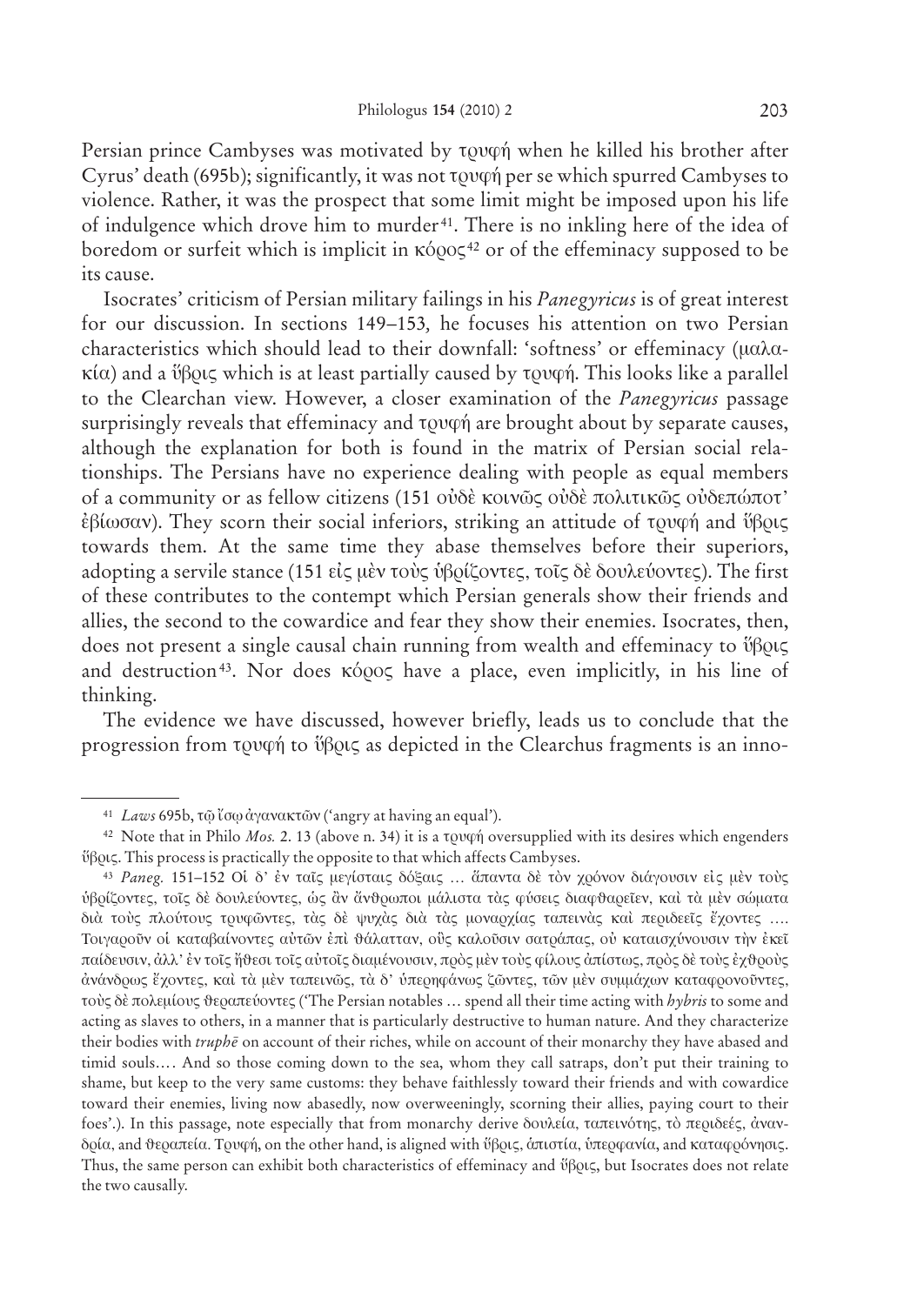vation with respect to Archaic and Classical thinking about pernicious luxury. It is of course quite possible on the face of it that Clearchus' work presented a newer theory of decadence. In fact, scholars of Hellenistic historiography widely recognize an emphasis on pernicious luxury as a key element in the moralizing history of the period44. However this may be, we have undertaken an extensive study of the surviving fragments of these historians and can find little or no evidence which can securely establish the effeminacy/τουφή-κόρος-ύβρις chain in this period. As an example of the weakness of the evidence, we may return to a fragment of Phylarchus which we have already discussed.

In Phylarchus F 45 we are told of the remarkable  $\tau$  to  $\psi$  of the Sybarites and their subsequent  $\mathfrak{g}$  $\beta$ ous and annihilation. More specifically,  $\tau$ ov $\varphi$  is exemplified by a law passed in Sybaris, according to which the women of the city should be given a year's notice of public celebrations, so that they could be ready to appear in appropriate finery. The Sybarite  $\mathfrak{vBox}$  is illustrated by their murder of a group of Crotoniate ambassadors, whose bodies they threw outside the city walls for the beasts to eat (Athen. 12. 521c–e). On its face, this fragment seems to offer a good parallel to the Clearchus fragment: although Phylarchus does not explicitly attribute effeminacy to the Sybarites, the 'world of women' is integrally associated with their  $\tau$ ov $\varphi$ *i*; likewise, the Sybarites' savagery against Croton is reminiscent of the rapes and mutilations carried out by the Clearchan Lydians, Scythians, and Tarentines. When we look closer, however, we find that the Phylarchus fragment does not clearly support a third century date for the train of thought apparent in the Clearchus. In brief, both the characterization of the Sybarite legislation as an instance of  $\tau \rho \nu \varphi \eta$ and the connection of their luxurious behavior with the violence against the ambassadors are presented in a formula which we have already identified as a favorite of Athenaeus<sup>45</sup>.

Given the likelihood that the relevant wording belongs not to Phylarchus, but to the Athenaean 'cover-text', it is unsafe to assume that the historian had recourse to the concept of towph to explain the murder which provoked Sybaris' destruction at the hands of the Crotoniates. What's more, since it seems to have been Athenaeus who formulated the transition between the topics of luxury and  $\mathfrak{v}$  $\beta$ ols, we cannot be confident that Phylarchus drew any kind of causal link here between lifestyle and the workings of history. In any case, with respect to the effeminacy/τουφή-κόρος-ὕβοις progression, Phylarchus F 45 turns out to be of little evidentiary value.

<sup>44</sup> The classic statement is A. Passerini (1934). Most recently see Bollansée (2008) on the supposed similarity between Clearchus' view and 'a number of aspects connected with  $\tau$ ovq $\acute{\eta}$  in historical treatises' (408, with pertinent bibliography at n. 33).

<sup>&</sup>lt;sup>45</sup> 12. 521c Συβαρΐται, φησίν, έξοκείλαντες είς τρυφήν έγραψαν νόμον ('the Sybarites, he says, running aground on *truphē*, wrote a law'); 12. 521d, πάνυ οὖν εξοκείλαντες είς ΰβριν τὸ τελευταῖον παρὰ Κροτωνιατῶν λ<sup>ι</sup> πρεσβευτῶν ἡκόντων ἄπαντας αὐτοὺς ἀπέκτειναν ('so, running aground on *hybris*, in the end, when thirty ambassadors came from Croton, they killed them all'.).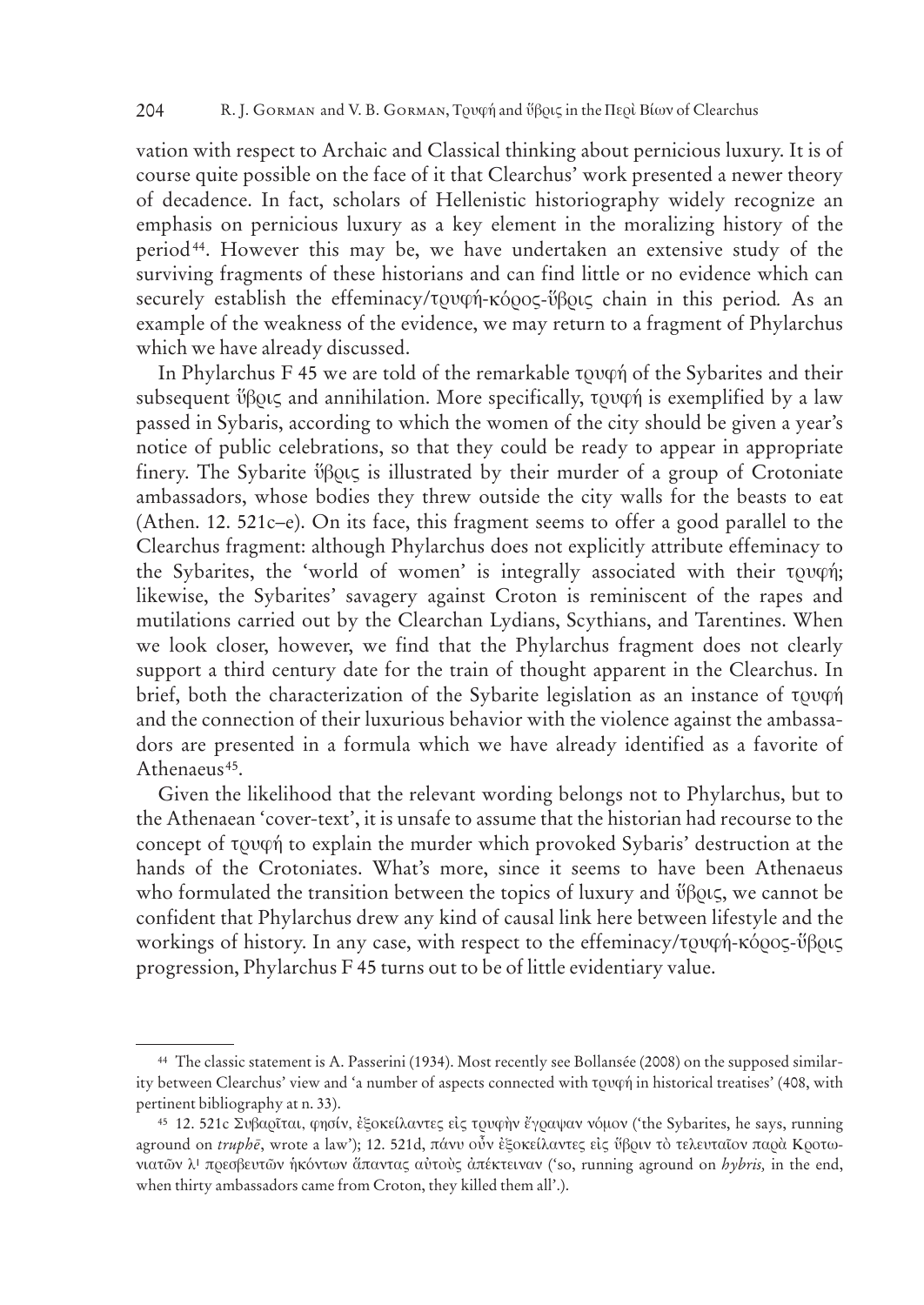Similar objections can be brought against all evidence known to us which dates from before the Roman era 46. In contrast, the line of thought in question is clearly attested from the first century BCE. It occurs, apparently without the need for explanation, in the geographical verses of Pseudo-Scymnus (c. 90 BCE)

> Λέγεται γάρ αύτούς μήτε τοΐς νόμοις έτι τοΐς τοῦ Ζαλεύκου τἀκόλουθα συντελεῖν, τρυφήν δε και ράθυμον ελομένους βίον χρόνω προελθεΐν είς ύβριν τε και κόρον (*Ad Nic. reg.* 346–349)

It is said that they did not fulfill the measures in accord with the laws of Zaleucus, but, choosing  $\tau$  and the careless life, in time they advanced into *hybris* and satiety.

Philo, for example, has the idea at *Arg.* 48. 2, *Mos.* 2. 13, and *Prov.* 2. 1247; Plutarch, in turn, reflects it in a striking characterization of Alcibiades' lifestyle.

> 'Ev δέ τοῖς τοιούτοις πολιτεύμασι καὶ λόγοις καὶ φρονήματι καὶ δεινότητι πολλήν αὖ πάλιν την τρυφήν τῆς διαίτης καὶ περὶ πότους και έρωτας υβρίσματα, και θηλύτητας εσθήτων a™lourgøn el™ κoménwn di' a¬gorâv (*Alc.* 16. 1)

<sup>47</sup> Mos. 2. 13 may stand as the example here: πολλάκις δε και τρυφη πλεονάσασα χορηγίαις και περιουσίαις άφθόνοις καθεΐλε νόμους, 'τὰ λίαν ἀγαθὰ' τῶν πολλῶν φέρειν οὐ δυναμένων, ἀλλὰ διὰ κόρον exubrizóntwn ¬ ('often *truphe¯,* becoming excessive through its resources and unstinted surpluses, has destroyed the laws; most people are not able to endure "excessive good fortune", but commit *hybris* because of satiety'.). Admittedly, in this passage (as in the pseudo-Scymnus), to the proton specified in a way which makes clear its connection with effeminacy. However, such a connection is clear elsewhere in Philo; for example, *De somniis* 2. 9, είσὶ δὲ οὗτοι μὲν τῆς μαλακωτέρας καὶ τρυφερᾶς διαίτης, τὸν πλείω χρόνον ἐν γυναικωνίτιδι καὶ τοῖς γυναικωνίτιδος ἐκτεθηλυμμένοις ἔθεσιν ἀπ' αὐτῶν σπαργάνων ἀνατραφέντες ('These are people of a lifestyle softer and marked by *truphe*; from the cradle they were raised for the greater part of their time in the women's quarters and in the effeminized customs of the women's rooms'.).

<sup>46</sup> For example, Flower (1994) argues that Theopompus' most significant impact on subsequent historiography was his 'interest in luxury (τρυφή) as an explanation of historical change' (p. 166). Nonetheless, it is difficult to find reliable evidence that Theopompus also saw a link between τουφή and ύβοις like that evident in the Clearchus passages. Consider F 31 (Athen. 12. 531e–532a), where we are told about the Thracian king Cotys. Most dedicated to a life of pleasure, Cotys eventually committed mad acts of insulting violence (certainly  $\emptyset\beta$ ov, though the word does not appear). If we examine this text carefully, we find that the language which makes the causal connection between opulence and violence may be best taken as part of the cover text: Cotys' τρυφή is introduced with the πρὸς ἡδυπαθείας καὶ τρυφὰς ὥρμησε ('he set out toward indulgence in pleasures and  $\tau$ ov $\varphi$ αί'); this metaphorical use of δομάω – to set out toward drunkenness, or  $\tau$ ον $\varphi$ ή or αί άφοοdisíoi h™donaí vel sim. *–* is a favorite expression of Athenaeus. In addition, the description of the behavior which constituted Cotys' τρυφαί contains at least one term (εστιατόριον) hardly attested before the first century BCE. Skepticism about the Theopompan origin here of a trufä-ubriv ç scheme is therefore in order, and, in any case, the process of decadence described in this fragment contains no hint of effeminacy: Cotys built parks in order to hold sacrifices and feasts, and at one such he blasphemed against Athena, claiming he was going to have her as his wife. Those of his attendants who were not clever enough to play along with his delusion, Cotys shot and killed. The Thracian king's violence is obviously associated with a kind of hypermasculinity – he was man enough to sleep with Athena – nor does the passage explicitly connect the acts of building the parks with any effeminate behavior.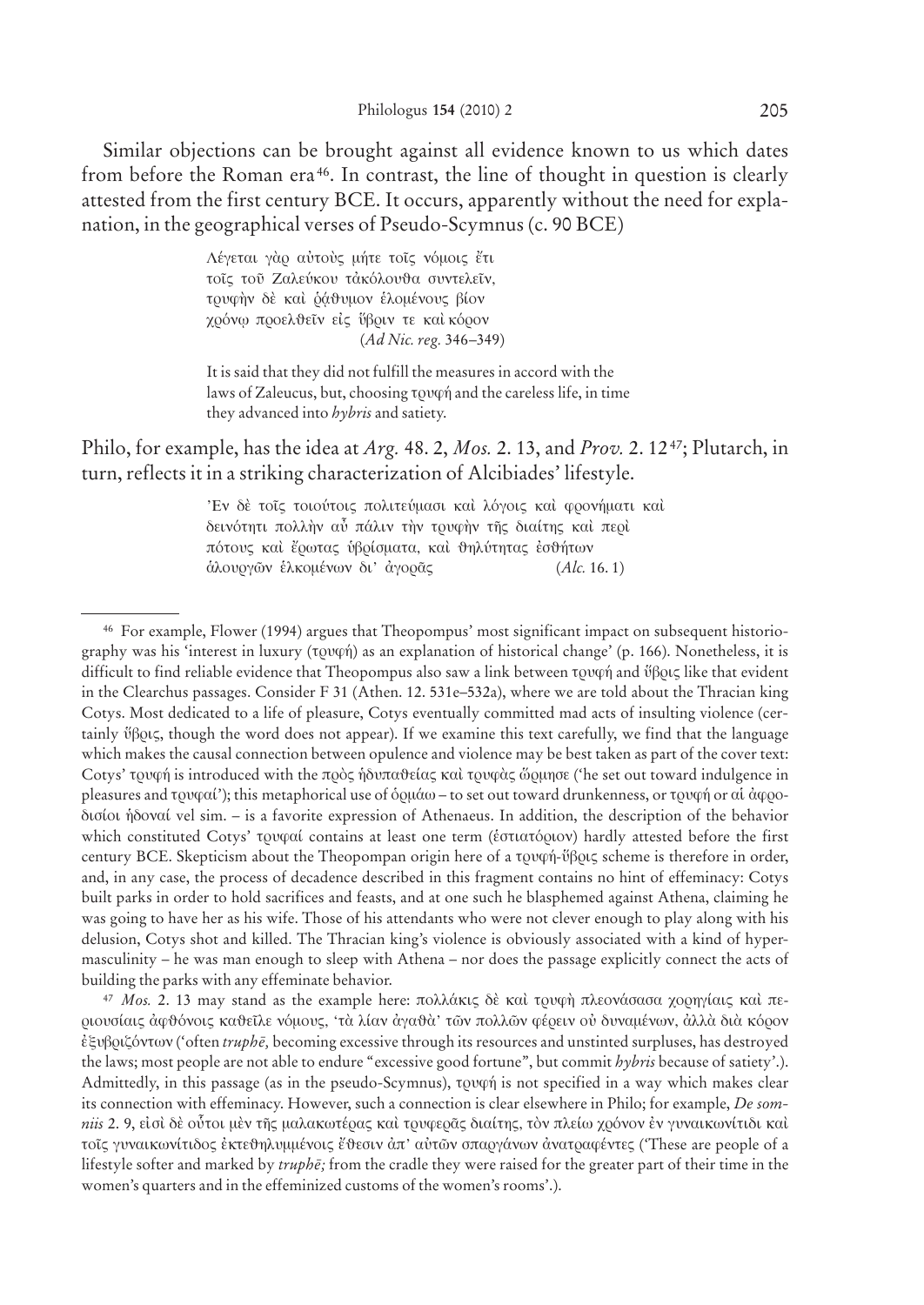But among his policies and his speeches and his cleverness and his forcefulness [they saw] in contrast much *truphe* of life and acts of *hybris* at parties and in love-affairs, and acts of effeminacy when he dragged his purple gowns through the market-places.

Furthermore, the links between  $\tau$  and  $\gamma$  and  $\gamma$  and  $\gamma$  on the one hand and between  $\tau$  and  $\gamma$ and effeminacy on the other become common at this time 48. It is not safe to assume that this phenomenon is merely due to the chance preservation of evidence 49. Thus, the last century BCE and the first centuries CE constitute a much more plausible matrix for the development of the 'Clearchan' idea of pernicious luxury than does Clearchus' own era 50.

Accordingly, it is best to be as circumspect with the content of these fragments as with their form. The idea that pernicious luxury could stimulate those who enjoy it to acts of extreme violence is well attested in Athenaeus' own period. On the other hand, if we accept the evidence of the *Lives* as Athenaeus transmits it, Clearchus would be the first attested exponent of this view. Furthermore, if we assume that these fragments include much verbatim material, Clearchus would have originated this paradigm of historical analysis using many of Athenaeus' favorite turns of phrase and an outré diction including the first occurrence of certain words and expressions that would become unremarkable by the second century CE.

It is therefore our conclusion that in evaluating the significance of the idea of pernicious luxury in Clearchus' *Lives* it is important to recognize the strong possibility that much of our evidence for both language and thought may not accurately reflect the original. In addition, we believe that our arguments show that the state of scholarly understanding of the accuracy of prose fragments in Athenaeus would benefit from a more thorough study of that author's diction<sup>51</sup>. Particularly advantageous would be a

<sup>&</sup>lt;sup>48</sup> E.g., τρυφή with ύβρις: D. S. 13. 58, 17. 108; Dion. Hal. 7. 55; Strabo 6. 1. 13; Plut. *Thes.* 10. 1, *Lyc.* 8. 1, *Alc.* 23. 8, *Ant.* 9. 9; Dio Chr. 3. 40, 12. 36, 33. 22. Effeminacy and trufä: D. S. 2. 23–24 *passim* (on Sardanapallus), 4. 4. 2, 9. 1. 4; Philo *De somniis* 1. 123, 2. 240; Strabo 5. 4. 3; Plut. *Pel.* 1. 6, *Cato Mai.* 16. 7, *Marius* 34. 3.

<sup>49</sup> From before the Roman era there are many hundreds of passages which may serve as evidence for the denotation and application of or τρυφή. If Clearchus' fragments did offer a traditional idea of decadence, this would be ample material to establish that fact.

<sup>&</sup>lt;sup>50</sup> When considering the causal nexus of  $\tau$ *pvqn* and  $\vartheta$ *βρις*, it is worth noting as well that the cause-effect relationships which are presented in 5th and 4th century sources do not show up in Clearchus. There is no sign, for example, that violence was provoked by any attempt to limit a subject's  $\tau$ ovq $\acute{\eta}$ , as we have seen in Plato. Nor does Clearchus seem to follow Isocrates by showing interest in the internal political circumstances in which to the might become a catalyst for violence, although, with the Isocrates passage in mind, it is interesting to observe that, according to F 46, the Scythians, before they turned to τρυφή, enjoyed νόμοις κoinoîv. If there was any further elaboration in Clearchus of the political dimension of the events related, it has been effaced.

<sup>51</sup> As matters stand, studies of prose fragments drawn from Athenaeus too frequently assume that they are dealing with the original authors' words. To cite only one very recent example, Schütrumpf (2009) presumes without further discussion that the expression καθ' ύπερβολὴν τρυφήσαντας at Athenaeus 12. 526a comes verbatim from Heraclides Ponticus; the focus of Schütrumpf's argument is whether the phrase καθ' ύπερβολὴν need be an instance of Heraclides using 'Aristotelian terminology' (71 n. 13). We observe only that the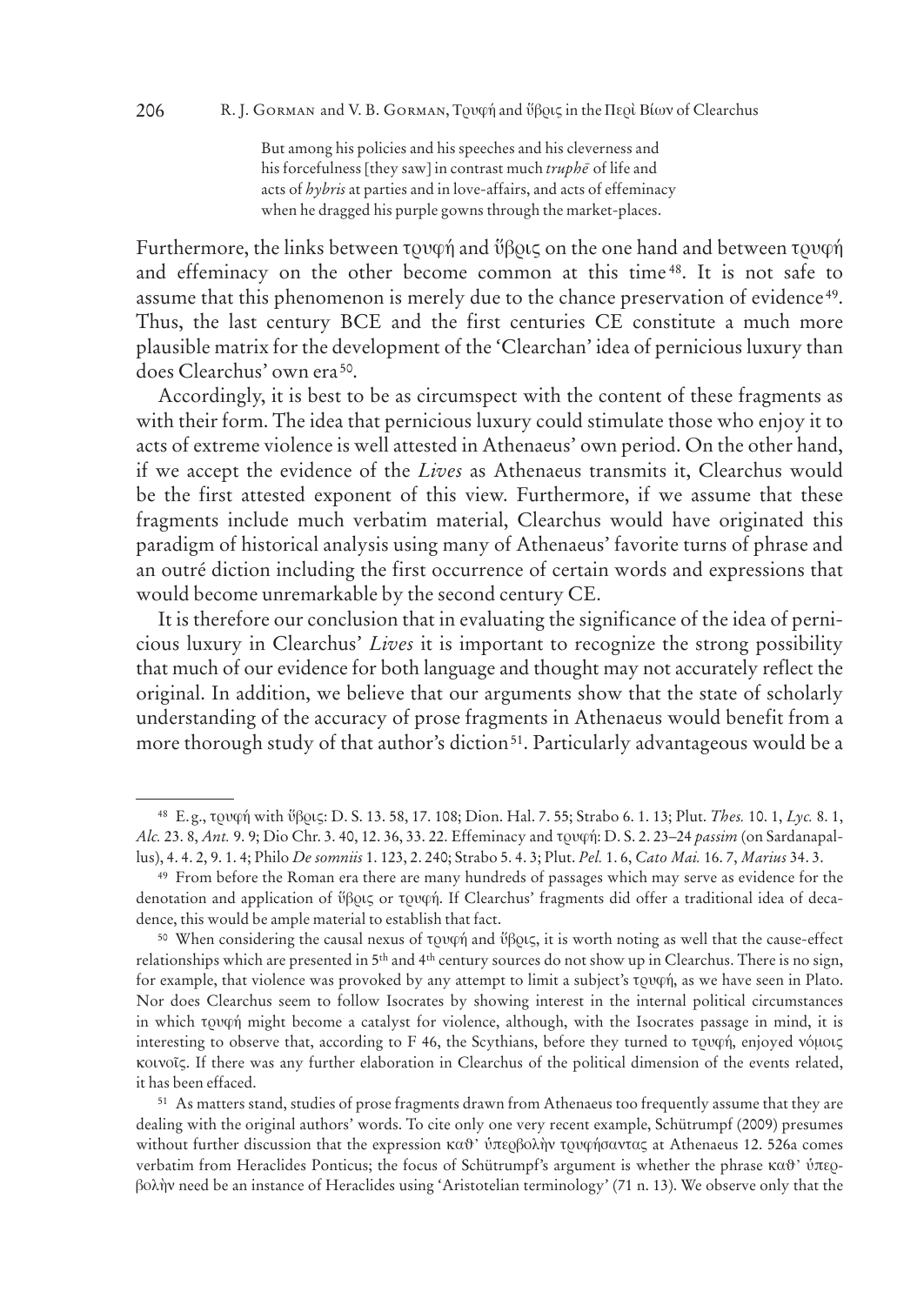series of comparisons in this regard of the fragments of a given author as preserved in Athenaeus with those transmitted elsewhere. In the meantime, relying on the evidence of the *Deipnosophistae* to make firm claims about the moralizing stance taken in fragmentary works is extremely dubious 52.

### Bibliography

Ambaglio, D., I Deipnosofisti di Ateneo e la tradizione storica frammentaria, Athenaeum 78 (1990) 51–64.

Bollansée, J., Clearchus' Treatise *On Modes of Life* and the Theme of *Tryphè,* Ktema 33 (2008) 403–11.

De Vries, K., East Meets West at Dinner, Expedition 15 (1973) 32–9.

Fisher, N., Hybris: A Study in the Values of Honor and Shame in Ancient Greece, Warminster 1992.

Flower, M., Theopompus of Chios: History and Rhetoric in the Fourth Century BC, Oxford 1994.

Gorman, R. J./V. B. Gorman, The *Truphe* of the Sybarites: A Historiographical Problem in Athenaeus, JHS 127 (2007) 38–60.

Kurke, L., The Politics of ἀβροσύνη in Archaic Greece, ClAnt 11 (1992) 91-119.

Lenfant, D., Les «fragments» d'Hérodote dans les *Deipnosophistes*, in D. Lenfant, ed., Athénée et les fragments d'historiens*,* Paris 2007, 43–72.

Nenci, G., Un nuovo frammento di Clearco sulla TRYPHE Iapigia (Athen. 12, 522f–523b), Annali della Scuola Normale Superiore di Pisa 19. 3 (1989) 893–901.

Passerini, A., La tovon nella storiografia ellenistica, SIFC n. s. 11 (1934) 35-56.

Pelling, C., Fun with Fragments: Athenaeus and the Historians, in D. Braund & J. Wilkins, edd., Athenaeus and His World, Exeter 2000, 171–90.

Schütrumpf, E., Heraclides, *On Pleasure,* in W. Fortenbaugh and E. Pender, edd., Heraclides of Pontus, New Brunswick (2009) 69–91.

Tsitsiridis, S., Die Schrift II epi Bíwy des Klearchos von Soloi, Philologus 152 (2008) 65–76.

Wilkins, J., Athenaeus the Navigator, JHS 128 (2008) 132–52.

University of Nebraska – Lincoln Classics and Religious Studies History

Lincoln, NE 68588-0337 U.S.A

#### Abstract

Current scholarship on Clearchus' *Lives* emphasizes a moralizing historiographical schema of pernicious luxury, in which *truphe¯* leads to *koros*, then to *hybris*, and finally to destruction. Yet all the fragments used to construct this theory are preserved in one late source, the *Deipnosophistae* of Athenaeus. A study of the

words in question come from an introductory passage, 'Ηρακλείδης δ' ό Ποντικὸς ἐν τῷ περὶ 'Ηδονῆς Samíouv fhsì κaq' uperbolæn trufäsantav ™ ('Heraclides Ponticus says in the *On Pleasure* that the Samians, giving themselves excessively to *truphē ...*') and that καθ' ύπερβολὴν is common enough in Athenaeus.

<sup>52</sup> Bollansée (2008), in spite of a discussion of the complex relationship between cover-text and fragment, feels able to identify what Clearchus had in mind when recounting 'these tales of sumptuous living, lust and moderation'; namely, 'that  $\tau$ ovq $\acute{\eta}$  is a dissipated mode of life which is bound to lead to ruin' (406).